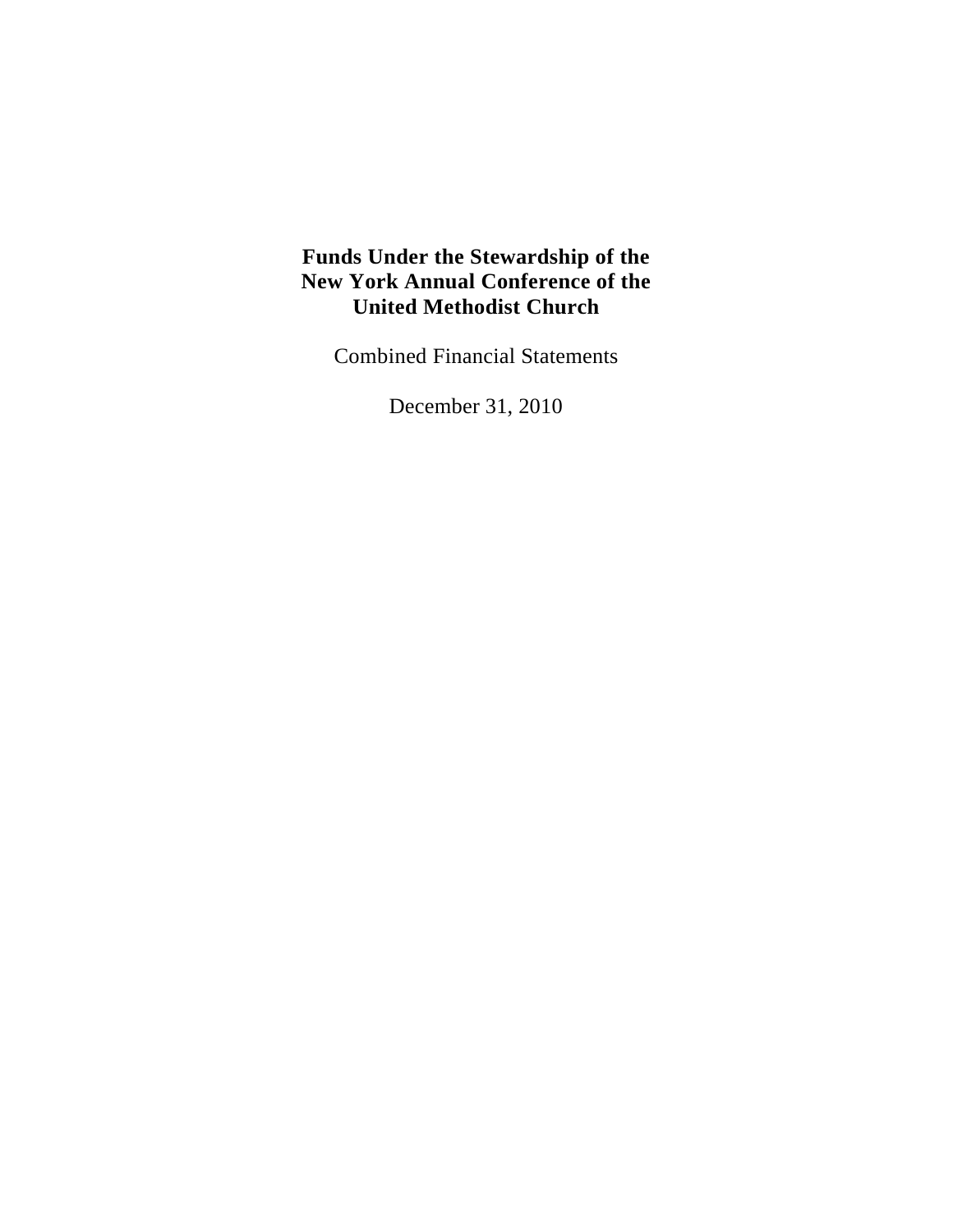

#### **Independent Auditors' Report**

#### **Board of Trustees White Plains, New York**

We have audited the accompanying combined statement of financial position of the Funds Under the Stewardship of the New York Annual Conference of the United Methodist Church (the "New York Annual Conference") as of December 31, 2010, and the related combined statements of activities and cash flows for the year then ended. These combined financial statements are the responsibility of the New York Annual Conference's management. Our responsibility is to express an opinion on these combined financial statements based on our audit. The prior year comparative summarized information has been derived from the New York Annual Conference's 2009 financial statements and in our report dated December 21, 2010, we expressed a qualified opinion on those financial statements.

We conducted our audit in accordance with auditing standards generally accepted in the United States of America. Those standards require that we plan and perform the audit to obtain reasonable assurance about whether the financial statements are free of material misstatement. An audit includes consideration of internal control over financial reporting as a basis for designing audit procedures that are appropriate in the circumstances, but not for the purpose of expressing an opinion on the effectiveness of the Conference's internal control over financial reporting. Accordingly, we express no such opinion. An audit also includes examining, on a test basis, evidence supporting the amounts and disclosures in the financial statements, assessing the accounting principles used and significant estimates made by management, as well as evaluating the overall financial statement presentation. We believe that our audit provides a reasonable basis for our opinion.

As more fully described in Note 3, the Conference has not included in its combined financial statements for the year ended December 31, 2010, the liability for postretirement health benefits in the accompanying combined statements of financial position, activities and cash flows and related disclosures that, in our opinion, should be recorded in order to conform with accounting principles generally accepted in the United States of America. Had this amount been recorded, liabilities would have increased by \$37,867,515. The effect on the statement of activities has not been determined.

In our opinion, except for such adjustments and additional disclosures as might have been determined to be necessary if the scope of our audit had not been limited and the effects of not including a liability for postretirement health benefits and related disclosures, as described in the preceding paragraph, the combined financial statements referred to above present fairly, in all material respects, the combined financial position of the Funds Under the Stewardship of the New York Annual Conference of the United Methodist Church as of December 31, 2010, and the changes in its net assets and cash flows for the year then ended in conformity with accounting principles generally accepted in the United States of America.

Our audit was made for the purpose of forming an opinion on the combined financial statements taken as a whole. The supplemental information on pages 17 through 19 is presented for the purposes of additional analysis and is not a required part of the combined financial statements. Such information has been subjected to the auditing procedures applied in the audit of the combined financial statements and, in our opinion, is fairly presented in all material respects in relation to the combined financial statements taken as a whole.

O'Common Davies Munns & Dobbins, LAP

White Plains, New York November 1, 2011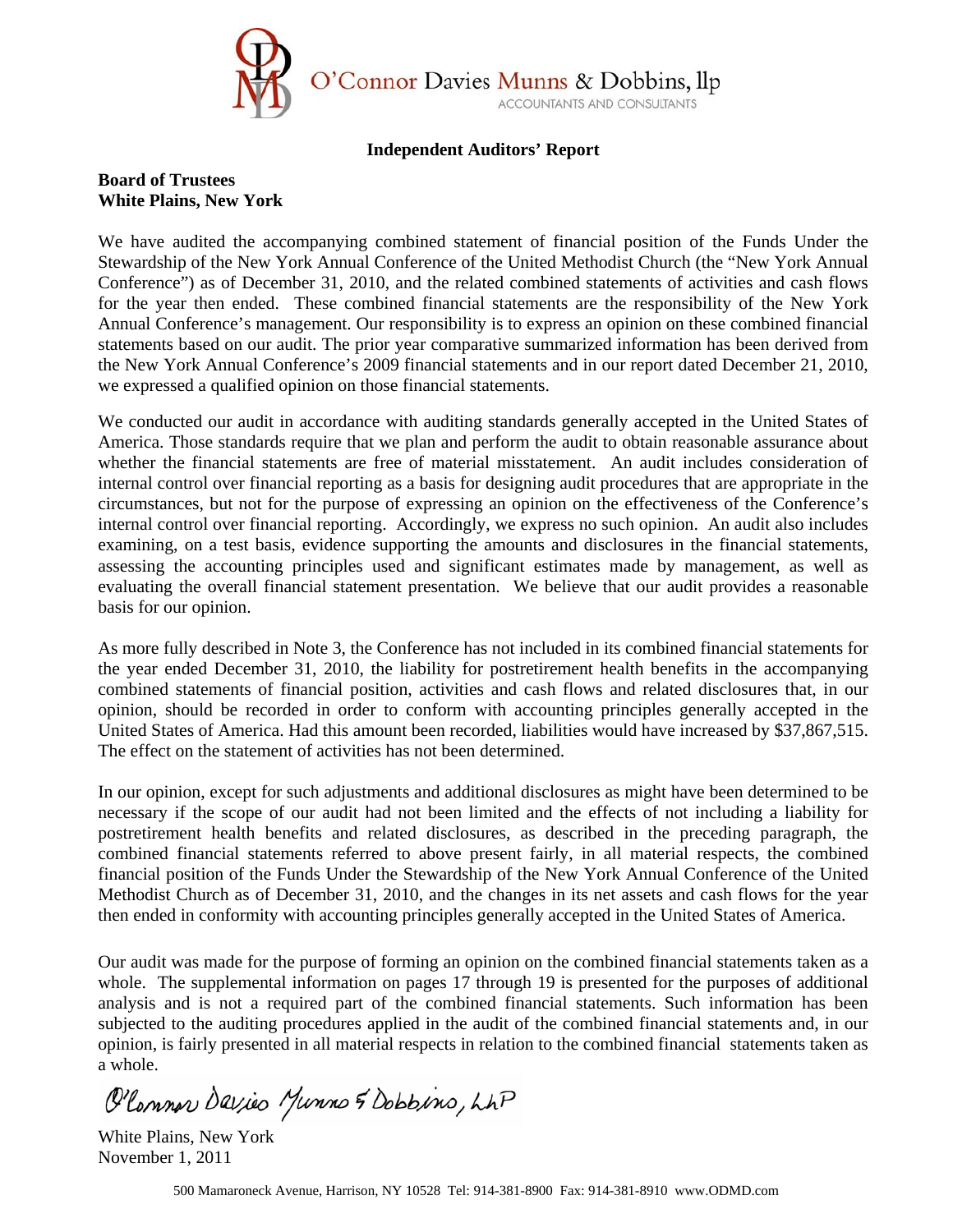Combined Statement of Financial Position

December 31, 2010 (with comparative amounts for 2009)

|                                                         | 2010             | 2009             |
|---------------------------------------------------------|------------------|------------------|
| <b>ASSETS</b>                                           |                  |                  |
| Cash and cash equivalents                               | \$<br>1,286,516  | \$<br>1,026,304  |
| Investments                                             | 3,870,460        | 4,926,700        |
| Church apportionments receivable                        | 1,419,389        | 1,055,354        |
| Accounts receivable                                     | 270,752          | 180,431          |
| Parish development loans receivable, net                | 967,477          | 907,900          |
| Prepaid expenses                                        | 41,353           | 2,463            |
| Custodial funds held                                    | 36,299           | 36,089           |
| Property and equipment, net                             | 5,761,109        | 5,244,388        |
|                                                         | 13,653,355<br>S. | \$<br>13,379,629 |
| <b>LIABILITIES AND NET ASSETS</b>                       |                  |                  |
| Liabilities                                             |                  |                  |
| Borrowings under line of credit                         | \$<br>300,258    | \$<br>321,207    |
| Accounts payable and accrued expenses                   | 1,713,742        | 2,407,730        |
| Deferred revenue                                        | 77,505           | 47,611           |
| Loans payable - Conference Board of Pensions and Health |                  |                  |
| Benefits, Inc.                                          | 389,917          | 389,917          |
| Loan payable - United Methodist Development Fund        | 687,468          | 729,013          |
| Church apportionments designated for future periods     | 66,268           | 80,087           |
| Note payable                                            | 7,637            | 12,832           |
| Custodial funds held                                    | 36,299           | 36,089           |
| <b>Total Liabilities</b>                                | 3,279,094        | 4,024,486        |
| <b>Net Assets</b>                                       |                  |                  |
| Unrestricted                                            | 5,967,743        | 6,385,561        |
| Temporarily restricted                                  | 3,679,569        | 2,242,633        |
| Permanently restricted                                  | 726,949          | 726,949          |
| <b>Total Net Assets</b>                                 | 10,374,261       | 9,355,143        |
|                                                         | 13,653,355<br>\$ | 13,379,629<br>\$ |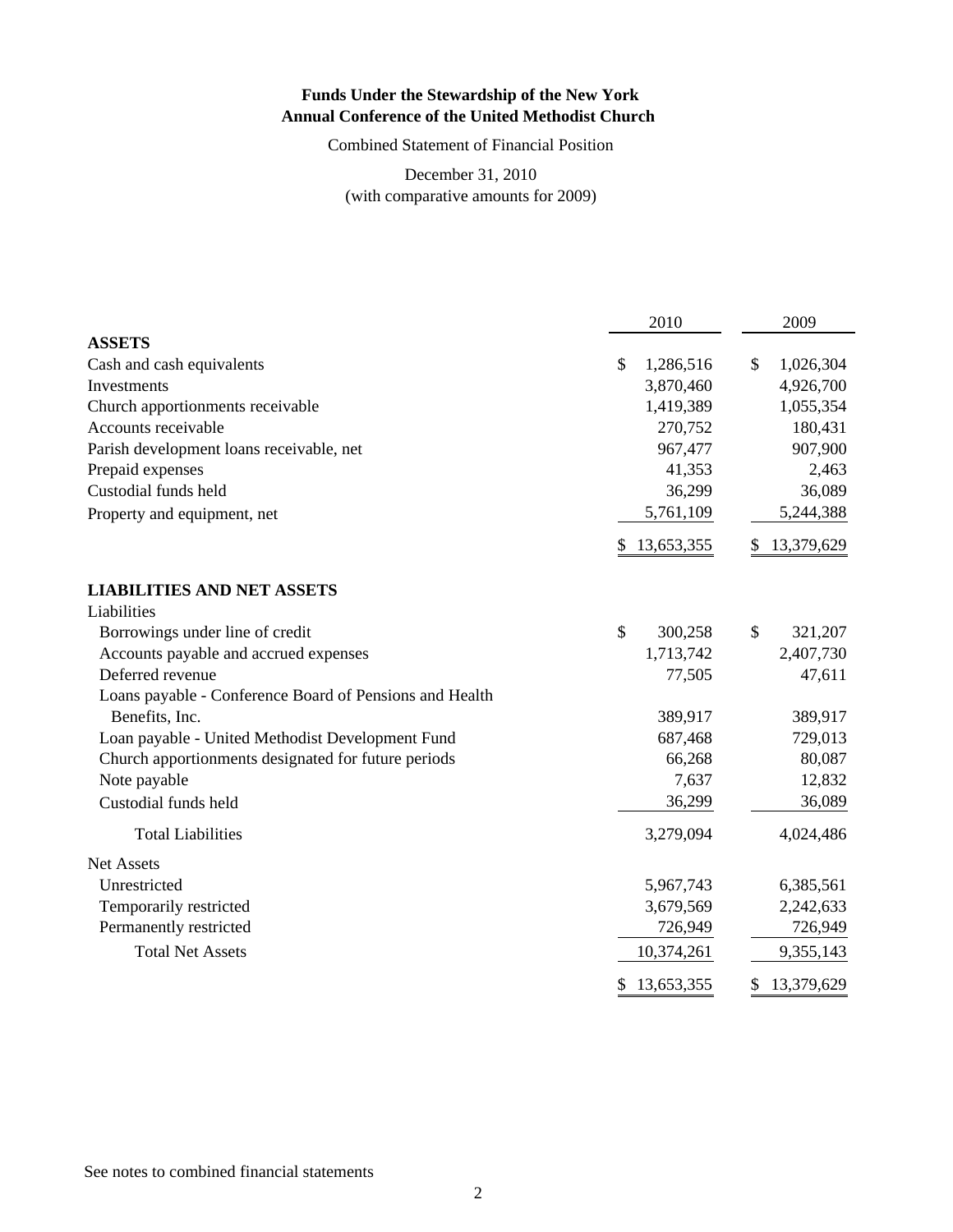Combined Statement of Activities

Year Ended December 31, 2010 (with summarized totals for 2009)

|                                       | Unrestricted    | Temporarily<br>Restricted | Permanently<br>Restricted | 2010<br>Total   | 2009<br>Total   |
|---------------------------------------|-----------------|---------------------------|---------------------------|-----------------|-----------------|
| <b>REVENUE AND SUPPORT</b>            |                 |                           |                           |                 |                 |
| Church apportionments                 | 2,280,160<br>\$ | \$<br>6,122,158           | \$<br>$\overline{a}$      | 8,402,318<br>\$ | 7,564,316<br>\$ |
| Designated benevolences               |                 | 748,642                   |                           | 748,642         | 705,182         |
| Other contributed benevolences        | 1,073           | 236,432                   |                           | 237,505         | 230,506         |
| Fees and reimbursements               | 359,283         |                           |                           | 359,283         | 309,000         |
| Grants and contributions              | 246,118         |                           |                           | 246,118         | 372,237         |
| Retreat                               | 768,894         |                           |                           | 768,894         | 825,798         |
| Program fees                          | 462,606         |                           |                           | 462,606         | 413,855         |
| Food service                          | 231,878         |                           |                           | 231,878         | 197,006         |
| Store                                 | 22,947          |                           |                           | 22,947          | 13,513          |
| Investment return                     | 102,949         | 139,215                   |                           | 242,164         | 335,381         |
| Interest on revolving loans           | 49,272          |                           |                           | 49,272          | 55,079          |
| Other                                 | 3,743           |                           |                           | 3,743           | 2,494           |
| Net assets released from restrictions | 5,809,511       | (5,809,511)               | $\overline{\phantom{a}}$  |                 |                 |
| <b>Total Revenue and Support</b>      | 10,338,434      | 1,436,936                 |                           | 11,775,370      | 11,024,367      |
| <b>EXPENSES</b>                       |                 |                           |                           |                 |                 |
| Program                               | 6,841,716       |                           |                           | 6,841,716       | 7,344,382       |
| Campsite                              |                 |                           |                           |                 |                 |
| Quinipet                              | 1,254,111       |                           |                           | 1,254,111       | 1,086,472       |
| Epworth                               | 350,989         |                           |                           | 350,989         | 290,563         |
| Kingswood                             | 80,399          |                           |                           | 80,399          | 74,314          |
| Capital Campaign                      | 21,190          |                           |                           | 21,190          | 55,087          |
| Management and general                | 2,207,847       |                           |                           | 2,207,847       | 2,108,623       |
| <b>Total Expenses</b>                 | 10,756,252      |                           | $\overline{\phantom{a}}$  | 10,756,252      | 10,959,441      |
| Change in Net Assets                  | (417, 818)      | 1,436,936                 |                           | 1,019,118       | 64,926          |
| <b>NET ASSETS</b>                     |                 |                           |                           |                 |                 |
| Beginning of year                     | 6,385,561       | 2,242,633                 | 726,949                   | 9,355,143       | 9,290,217       |
| End of year                           | 5,967,743<br>\$ | 3,679,569<br>\$           | \$<br>726,949             | \$10,374,261    | 9,355,143<br>\$ |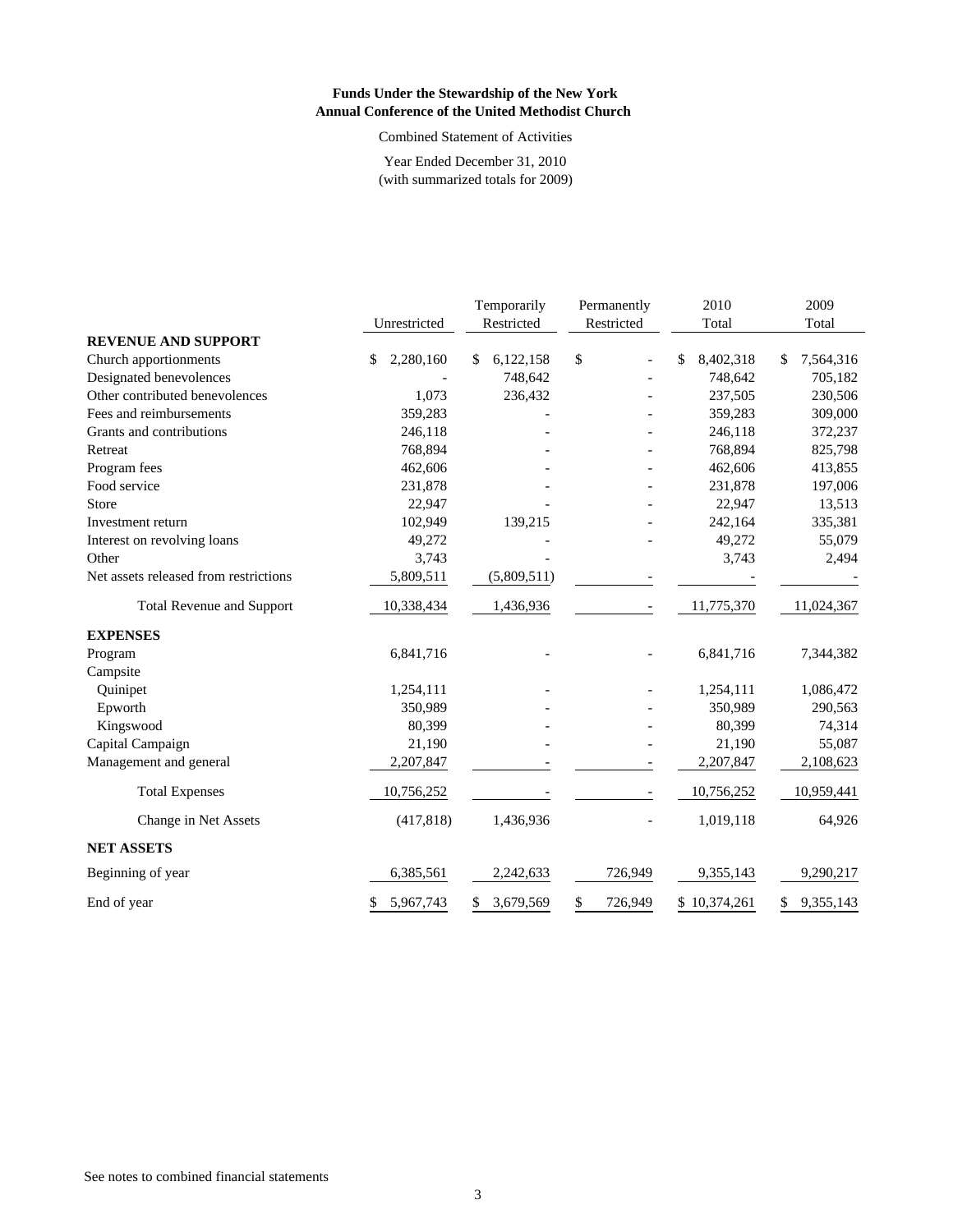Combined Statement of Cash Flows

Year Ended December 31, 2010 (with comparative amounts for 2009)

|                                                          | 2010            | 2009            |  |
|----------------------------------------------------------|-----------------|-----------------|--|
| <b>CASH FLOWS FROM OPERATING ACTIVITIES</b>              |                 |                 |  |
| Change in net assets                                     | 1,019,118<br>\$ | \$<br>64,926    |  |
| Adjustment to reconcile change in net assets to net cash |                 |                 |  |
| from operating activities                                |                 |                 |  |
| Realized and unrealized gains on investments             | 141,870         | (260, 031)      |  |
| Depreciation                                             | 322,626         | 215,525         |  |
| Net change in operating assets and liabilities           |                 |                 |  |
| Church apportionments receivable                         | (364, 035)      | 487,232         |  |
| Accounts receivable                                      | (441, 695)      | (26, 485)       |  |
| Parish development loans receivable                      | (59, 577)       | (11,578)        |  |
| Prepaid expenses                                         | (38, 890)       | (73)            |  |
| Accounts payable and accrued expenses                    | (342, 614)      | (150, 645)      |  |
| Deferred revenue                                         | 29,894          | (10,099)        |  |
| Church apportionments designated for future periods      | (13, 819)       | 7,554           |  |
| Net Cash from Operating Activities                       | 252,878         | 316,326         |  |
| CASH FLOWS FROM INVESTING ACTIVITIES                     |                 |                 |  |
| Purchase of investments                                  | (47, 752)       | (1,002,394)     |  |
| Proceeds from sale of investments                        | 962,122         | 196,309         |  |
| Property and equipment acquisitions                      | (839, 347)      | (700, 679)      |  |
| Net Cash from Investing Activities                       | 75,023          | (1,506,764)     |  |
| <b>CASH FLOWS FROM FINANCING ACTIVITIES</b>              |                 |                 |  |
| (Repayments) borrowings under line of credit             | (20, 949)       | 42,274          |  |
| Repayment of note payable                                | (5,195)         | (4, 567)        |  |
| Repayment of loans payable                               | (41, 545)       | (54, 428)       |  |
| Net Cash from Financing Activities                       | (67, 689)       | (16, 721)       |  |
| Net Change in Cash and Cash Equivalents                  | 260,212         | (1,207,159)     |  |
| <b>CASH AND CASH EQUIVALENTS</b>                         |                 |                 |  |
| Beginning of year                                        | 1,026,304       | 2,233,463       |  |
| End of year                                              | 1,286,516<br>\$ | \$<br>1,026,304 |  |
| <b>SUPPLEMENTAL CASH FLOW INFORMATION</b>                |                 |                 |  |
| Cash paid for interest                                   | \$<br>66,396    | \$<br>75,688    |  |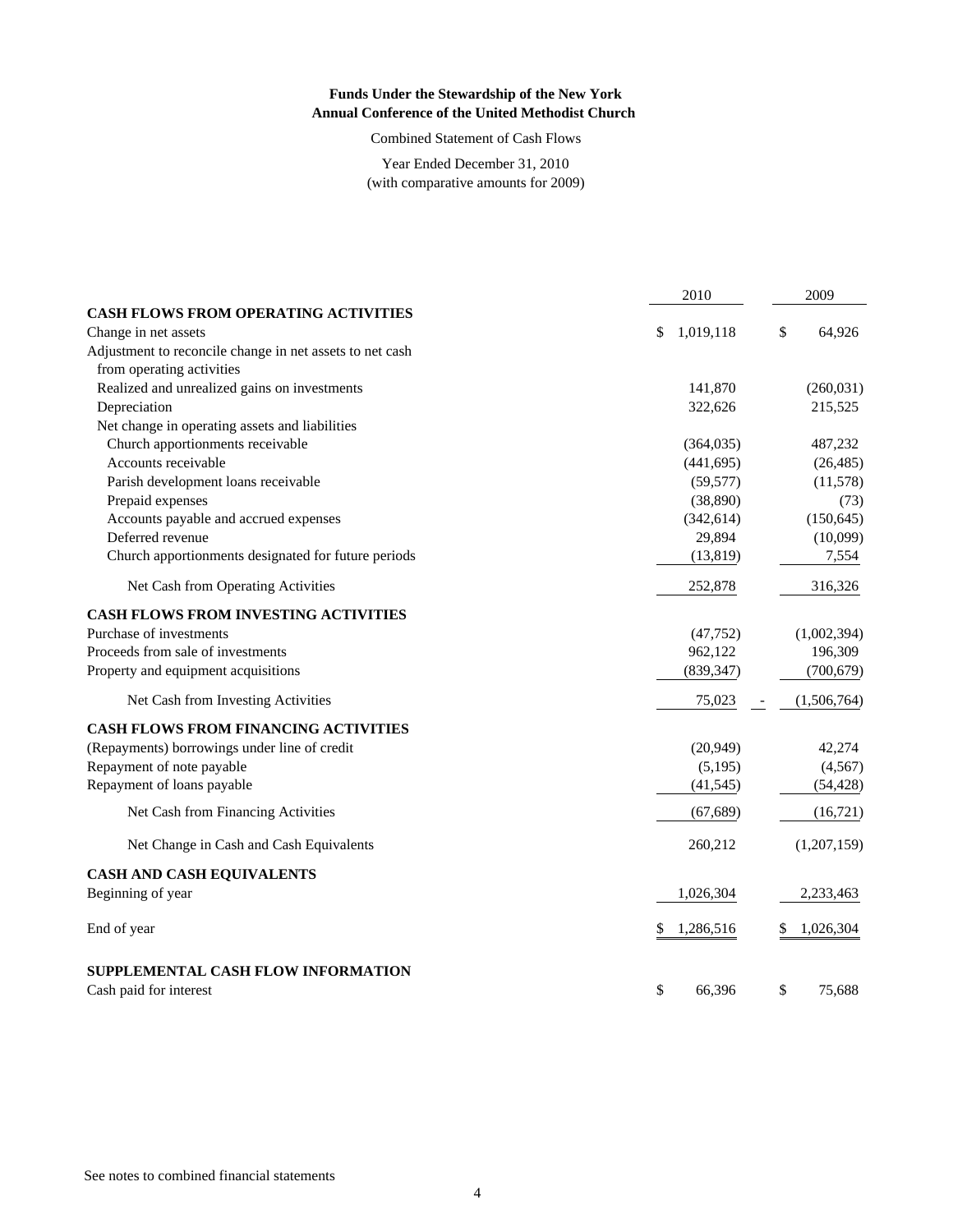Notes to Combined Financial Statements

#### **1. Organization**

The New York Annual Conference of the United Methodist Church (the "New York Annual Conference") is one of fifty-nine annual conferences of the United Methodist Church in the United States of America. Annual conferences provide regional administrative governance of and support for individual United Methodist churches that are members of the conference.

The New York Annual Conference includes all churches in the Metropolitan New York area, Long Island, the Hudson Valley, the lower Catskill Mountains and the western half of the State of Connecticut. The Conference Council on Finance and Administration ("CCFA") consists of representative clergy and lay staff who are responsible for administering the financial affairs of the New York Annual Conference and includes only those funds under the stewardship of that body.

The CCFA derives substantially all of its support and revenues from the New York Annual Conference's local churches. Expenses consist primarily of clergy support; the New York Annual Conference apportionments to the General Church located in Nashville, Tennessee; conducting religious and charitable programs; supporting mission and church ministries; and managing and administering the finances of the New York Annual Conference.

CCFA supports local churches by collection and timely remittance of New York Annual Conference wide local church clergy pension and health benefits and church insurance programs. CCFA also provides payroll processing services on a reimbursed cost basis for other New York Annual Conference entities.

The Camping & Retreat Ministry of the New York Annual Conference of the United Methodist Church (the "Camping Ministry"), is a program of the United Methodist Church established for the purpose of providing experiences which shape and expand the Christian commitment of persons of all ages, empowering them to live the truth of the Gospel in their daily lives. The Ministry is made up of three campsites, Quinipet, Epworth and Kingswood, all located in New York State.

The Episcopal Office of the New York Annual Conference of the United Methodist Church (the "Episcopal Office"), provides support to the resident Bishop of the New York Annual Conference. The Episcopal Office receives, prioritizes and prepares communications for the Bishop's attention and response, and maintains pastoral records used for assignment of clergy and management of the New York Annual Conference. Additionally, the office arranges and/or prepares for meetings and other gatherings that the Bishop leads or attends.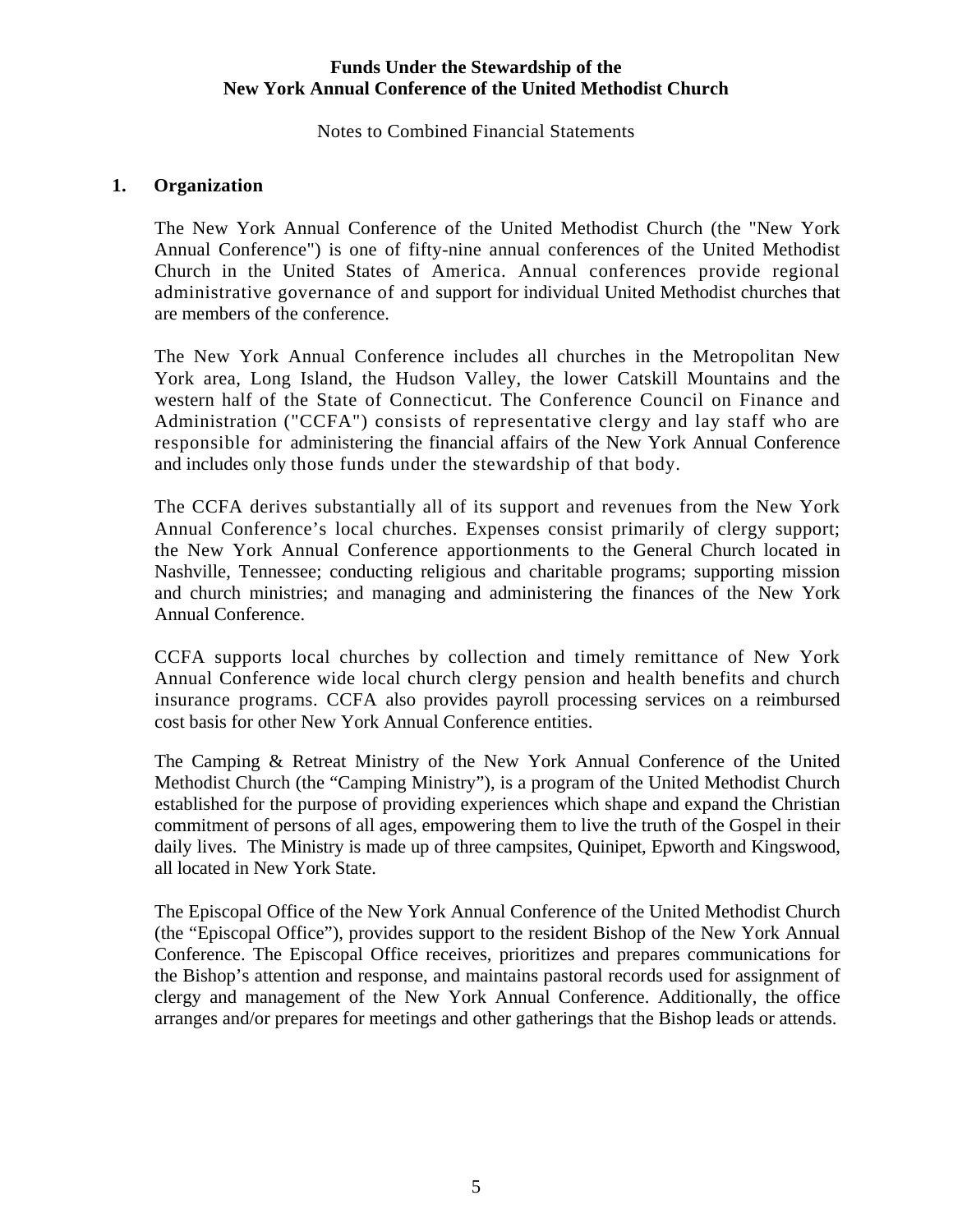Notes to Combined Financial Statements

# **1. Nature of Organization** *(continued)*

The Funds Administered by the Board of Trustees of the New York Annual Conference of the United Methodist Church (the "Board of Trustees"), are used to receive, collect and hold in trust, for the benefit of the New York Annual Conference and its agencies, any and all donations, bequests and devises of any kind or character, real or personal, that may be given, devised, bequeathed, or conveyed to the said Board of Trustees or to the New York Annual Conference and its agencies as such for any benevolent, charitable, or religious purpose, and shall administer the same, and the income therefrom, in accordance with the directions of the donor, trustor, or testator, and in the interest of the church, society, institution, or agency contemplated by such donor, trustor, or testator, under the direction of the New York Annual Conference. In addition, the Board of Trustees has the responsibility for caring for the legal, insurance and property matters which affect the New York Annual Conference.

### **2. Summary of Significant Accounting Policies**

### *Principles of Combination*

The combined financial statements of the Funds Under the Stewardship of the New York Annual Conference of the United Methodist Church (the "New York Annual Conference") include the accounts of the Conference Council on Finance and Administration of the New York Annual Conference of the United Methodist Church ("CCFA"), the Funds Administered by the Board of Trustees of the New York Annual Conference of the United Methodist Church (the "Board of Trustees"), the accounts of the Camping & Retreat Ministry of the New York Annual Conference of the United Methodist Church (the "Camping Ministry") and the Episcopal Office of the New York Annual Conference of the United Methodist Church (the "Episcopal Office") all of which are under common management. Intercompany transactions including administrative services such as finance, human resources and payroll and related receivable and payables have been eliminated.

#### *Use of Estimates*

The preparation of the combined financial statements in conformity with accounting principles generally accepted in the United States of America requires management to make estimates and assumptions that affect the reported amounts of assets and liabilities and disclosure of contingent assets and liabilities at the date of the financial statements and the reported amounts of revenues and expenses during the reporting period. Actual results could differ from those estimates.

#### *Financial Statement Presentation*

 Net assets are classified based on the existence or absence of donor-imposed restrictions. Accordingly, net assets of the New York Annual Conference and the changes therein are classified and reported as unrestricted net assets, temporarily restricted net assets and permanently restricted net assets.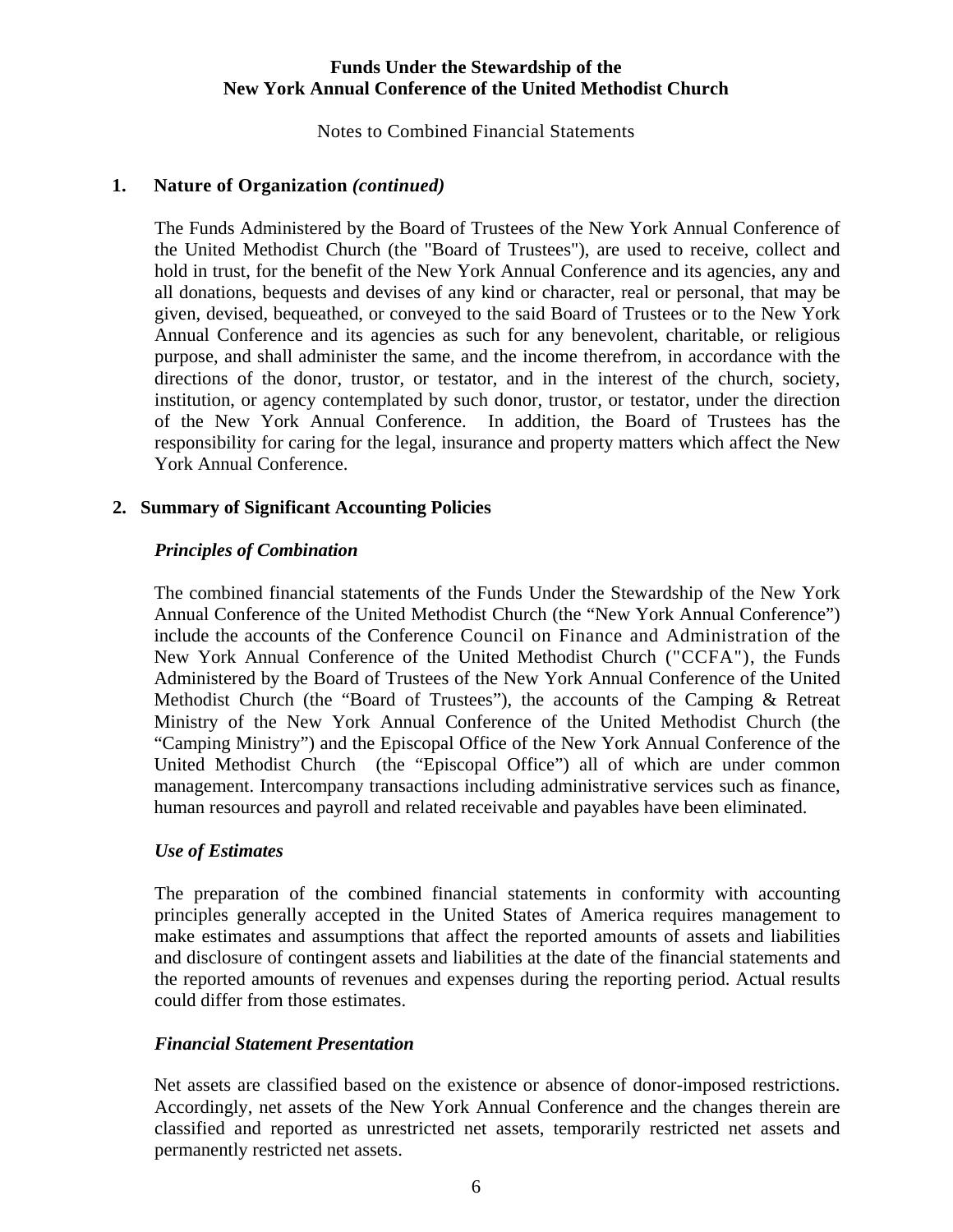Notes to Combined Financial Statements

### **2. Summary of Significant Accounting Policies** *(continued)*

### *Cash and Cash Equivalents*

Cash and cash equivalents consist principally of demand deposit and money market accounts with original maturities of three months or less, at the time of purchase.

#### *Allowance for Uncollectible Receivables*

An allowance for uncollectible receivables is estimated based on a combination of write-off history, aging analysis and any specific known troubled accounts. Management has concluded that an allowance is not required as of December 31, 2010.

#### *Fair Value of Financial Instruments*

 The New York Annual Conference follows Financial Accounting Standards Board ("FASB") guidance on *Fair Value Measurements* which defines fair value and establishes a fair value hierarchy organized into three levels based upon the input assumptions used in pricing assets. Level 1 inputs have the highest reliability and are related to assets with unadjusted quoted prices in active markets. Level 2 inputs relate to assets with other than quoted prices in active markets which may include quoted prices for similar assets or liabilities or other inputs which can be corroborated by observable market data. Level 3 inputs are unobservable inputs and are used to the extent that observable inputs do not exist.

#### *Investments*

Investments are comprised of equity securities, bonds and mutual funds and are managed by the United Methodist Frontier Foundation (the "UMFF"). The investments are carried at fair market value based on quoted market prices. Investment gains and losses, both realized and unrealized, are reported in the combined statement of activities as increases or decreases in unrestricted net assets unless their use is temporarily or permanently restricted by explicit donor stipulations or by law.

#### *Property and Equipment*

Property and equipment is stated at cost, less accumulated depreciation. Donated assets are capitalized at their fair value at the time of the donation. Maintenance, routine repairs and minor replacements are charged to operations as incurred, while those improvements which materially extend the lives of the assets are capitalized. Depreciation is recognized using the straight-line method over the estimated useful lives of such assets as follows:

| Building                | 30 years  |
|-------------------------|-----------|
| Building improvements   | 10 years  |
| Furniture and equipment | 3-5 years |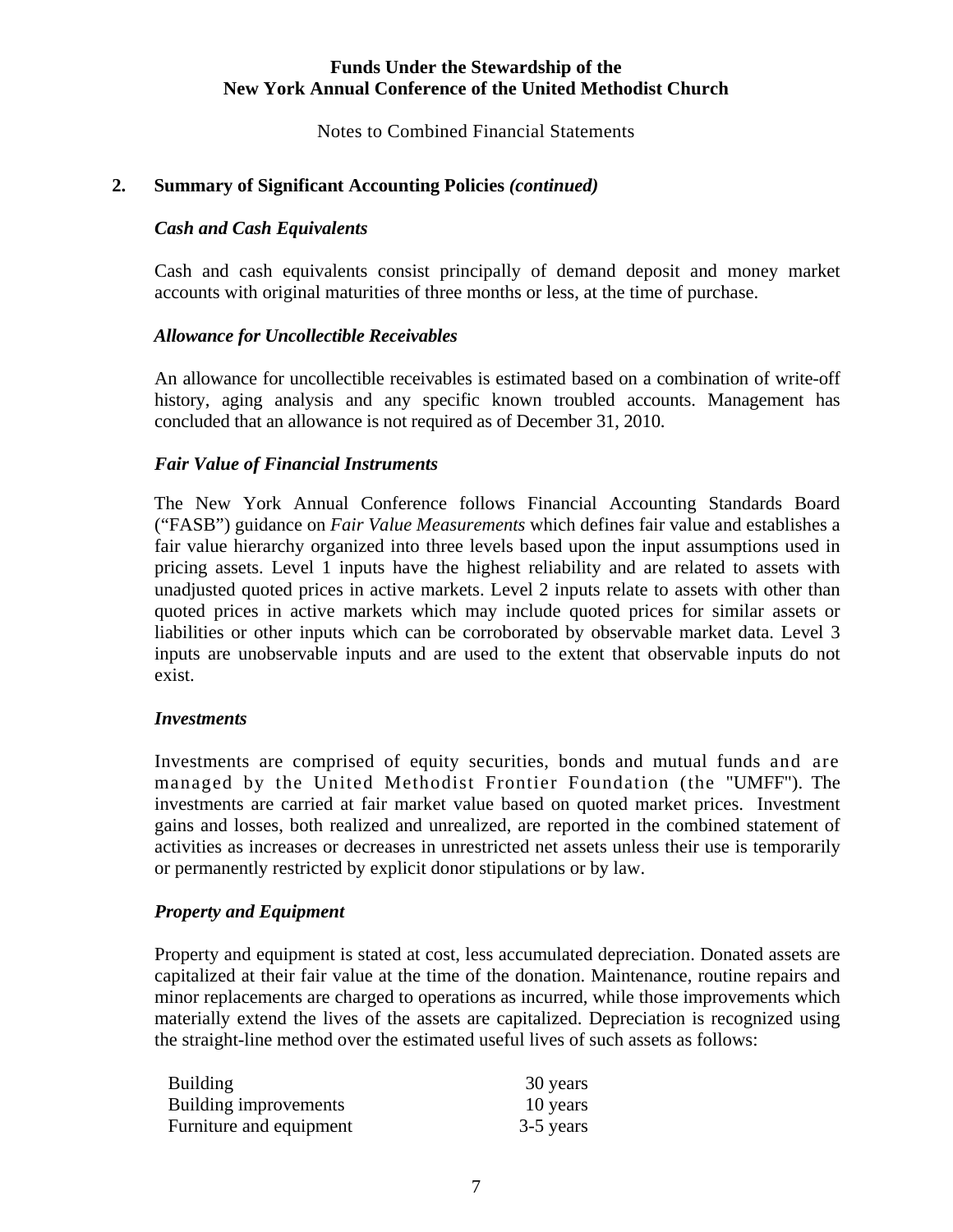Notes to Combined Financial Statements

#### **2. Summary of Significant Accounting Policies** *(continued)*

#### *Capitalized Costs*

The New York Annual Conference capitalizes certain costs incurred in connection with improvements of its conference center and camps located in New York. Upon completion of the project, these costs are reclassified as building improvements and are depreciated over their estimated useful life

#### *Revenue Recognition*

The Conference recognizes as revenue all amounts received during the year from churches under apportionment and those amounts received through an annual determined date in January of the following year, which are designated by the remitting churches for the prior year's apportionment. Amounts recognized as revenue, but received after December 31 are recorded as church apportionment revenue.

#### *Contributions and Benevolences*

Church apportionments, contributions and benevolences are recorded as temporarily restricted net assets and revenue and support if they are received with donor imposed stipulations that limit their use. Donor restrictions expire by either the passage of stipulated time or the accomplishment of the stated purpose. When a restriction expires, temporarily restricted net assets are reclassified to unrestricted net assets and reported in the combined statement of activities as net assets released from restrictions. Permanently restricted contributions are those funds whose use is limited by donor imposed restrictions that neither expire by the passage of time nor can be fulfilled or otherwise removed by actions of the New York Annual Conference.

#### *In-kind Support*

A number of clergy and lay staff of the New York Annual Conference have contributed significant amounts of their time to the affairs of the New York Annual Conference, however, these services, if not professional in nature, have not been reflected in the combined financial statements unless the services provided represent the value of services provided by an otherwise salaried employee.

#### *Accounting for Uncertainty in Income Taxes*

The New York Annual Conference recognizes the effect of income tax positions only if those positions are more likely than not of being sustained. Management of the New York Annual Conference has determined that the it had no uncertain tax positions that would require financial statement recognition. The New York Annual Conference is no longer subject to examinations by the applicable taxing jurisdictions for periods prior to December 31, 2007.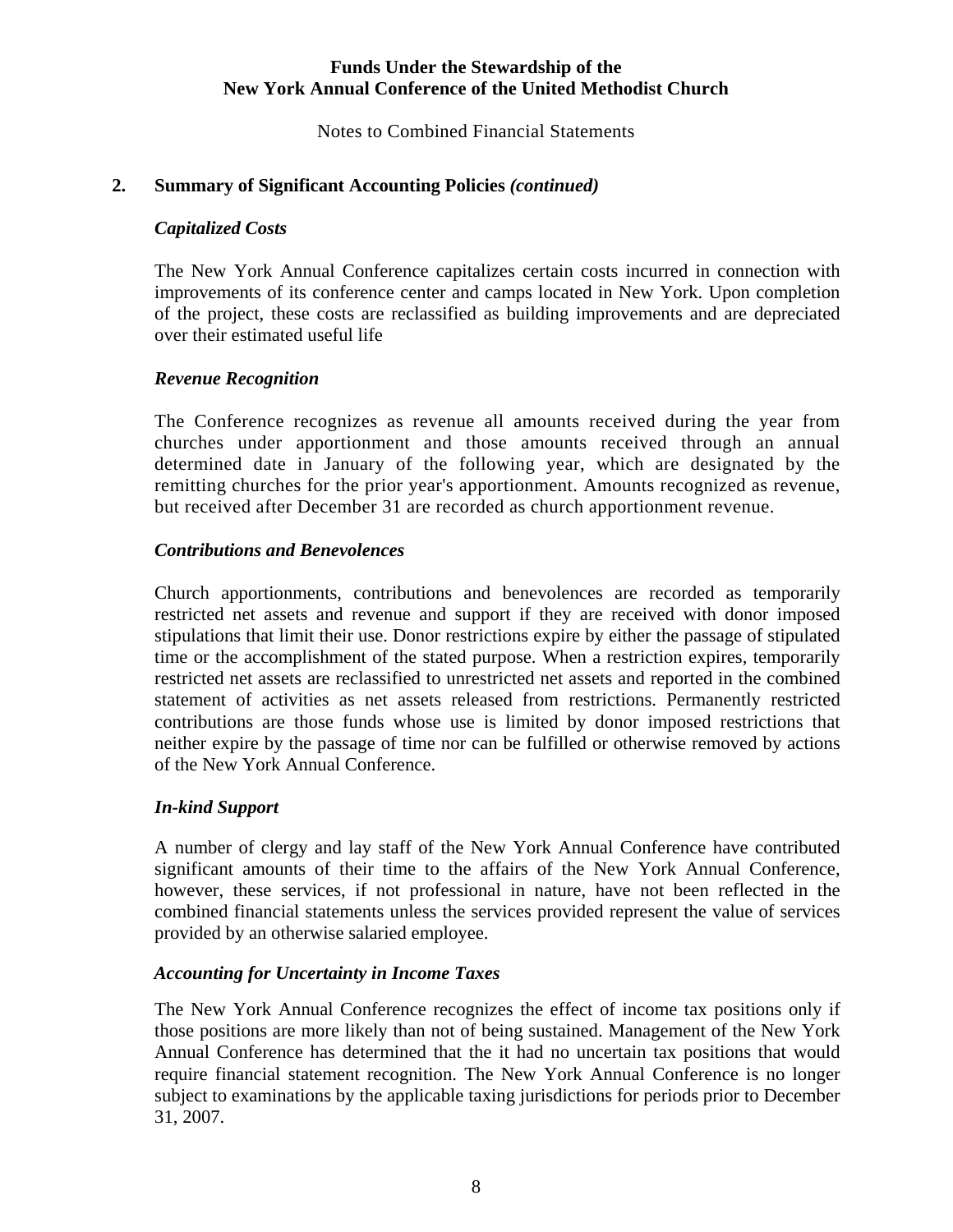Notes to Combined Financial Statements

### **2. Summary of Significant Accounting Policies** *(continued)*

#### *Subsequent Events Evaluation by Management*

Management has evaluated subsequent events for disclosure and/or recognition in the financial statements through the date that the combined financial statements were available to be issued, which date is November 1, 2011.

#### **3. Postretirement Health Benefits**

CCFA, acting as the fiduciary for the health benefits provided by the New York Conference to retired clergy, has not recorded a liability for its postretirement health benefits plan.

The New York Conference has been providing medical and health benefits to retired ministers and others, as described in Note 14. The requirement to provide postretirement medical and health benefits has not been established in a formal plan; however, these benefits have routinely been provided to retirees and partially funded through New York Conference assessed church apportionments and administered by CCFA. The New York Conference has not recognized the medical and health benefits to retired clergy as an obligation as a formal benefit plan does not exist.

Generally accepted accounting principles require that the accumulated postretirement benefit obligation be recorded in the financial statements at the present value of the anticipated actuarial cost of health benefits for retirees.

The General Board of Pension and Health Benefits of The United Methodist Church, Inc. obtained an actuarial valuation of the New York Annual Conference of the United Methodist Church's retiree healthcare benefits as of December 31, 2010. The valuation of the New York Conference's accumulated postretirement benefit obligation as of December 31, 2010 was \$37,867,515. The accumulated postretirement benefit obligation is the portion of the expected postretirement benefit obligation attributed to retirees past service.

#### **4. Parish Development Loans Receivable, Net**

The Parish Development Commission (a committee of the New York Annual Conference) provides unsecured financing to its member churches and New York Annual Conference entities for improvements and major repairs from a revolving loan fund. The loans are made at interest rates determined by the Parish Development Committee which range from 4% to 8%.

Loan principal and interest repayment are deposited back into the revolving loan fund to fund future loans and grants. The New York Annual Conference annually reviews the collectibility of loans outstanding and adjusts the allowance for doubtful accounts as necessary. As of December 31, 2010, the allowance for doubtful accounts was \$357,000.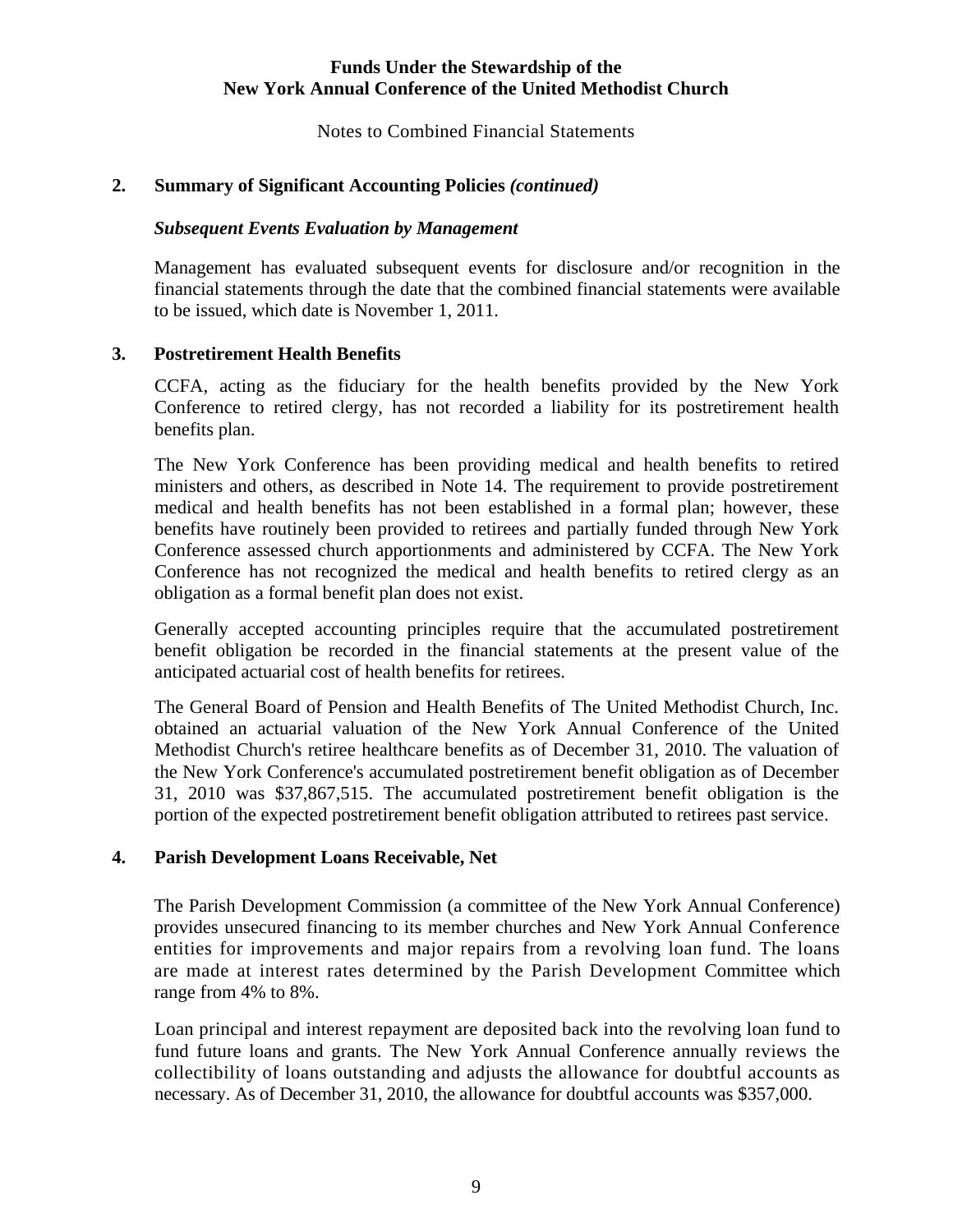Notes to Combined Financial Statements

#### **5. Endowment, Investments and Investment Return**

The New York Annual Conference maintains various donor restricted and board designated funds whose purpose is to provide long term support for its charitable programs. In classifying such funds for financial statement purposes as either permanently restricted, temporarily restricted or unrestricted net assets, the New York Annual Conference looks to the explicit directions of the donor where applicable and the provisions of the laws of the State of New York.

The New York Annual Conference has determined that, absent donor stipulations to the contrary, the provisions of New York State law do not impose either a permanent or temporary restriction on the income or capital appreciation derived from the original gift.

|                             |              | Temporarily | Permanently   |                 |
|-----------------------------|--------------|-------------|---------------|-----------------|
|                             | Unrestricted | Restricted  | Restricted    | Total           |
| Balance, January 1, 2010    | \$2,332,180  | \$1,867,571 | \$<br>726,949 | 4,926,700<br>\$ |
| Board designations          | 16,971       |             |               | 16,971          |
| Investment income, net      | 50,218       | 50,076      |               | 100,294         |
| Capital appreciation        | 52,731       | 89,139      |               | 141,870         |
| Appropriations for programs | (1,315,375)  |             |               | (1,315,375)     |
| Balance, December 31, 2010  | \$1,136,725  | \$2,006,786 | \$<br>726,949 | 3,870,460<br>S. |
| Comprised of the Following  |              |             |               |                 |
| Donor restricted funds      | \$           | \$2,006,786 | \$<br>726,949 | \$2,733,735     |
| Board designated funds      | 1,136,725    |             |               | 1,136,725       |

The following is a reconciliation of the activity in the endowment funds:

The following are major categories of investments measured at fair value at December 31, 2010:

|                                        | Level 1 |             | Level 2      |             | Total        |             |
|----------------------------------------|---------|-------------|--------------|-------------|--------------|-------------|
|                                        |         |             |              |             |              |             |
| Money market fund                      |         | 256,865     | <sup>S</sup> |             | <sup>S</sup> | 256,865     |
| Equity fund                            |         | 954,657     |              |             |              | 954,657     |
| Bond fund                              |         |             |              | 2,658,938   |              | 2,658,938   |
| <b>Total Investments at Fair Value</b> |         | \$1,211,522 |              | \$2,658,938 |              | \$3,870,460 |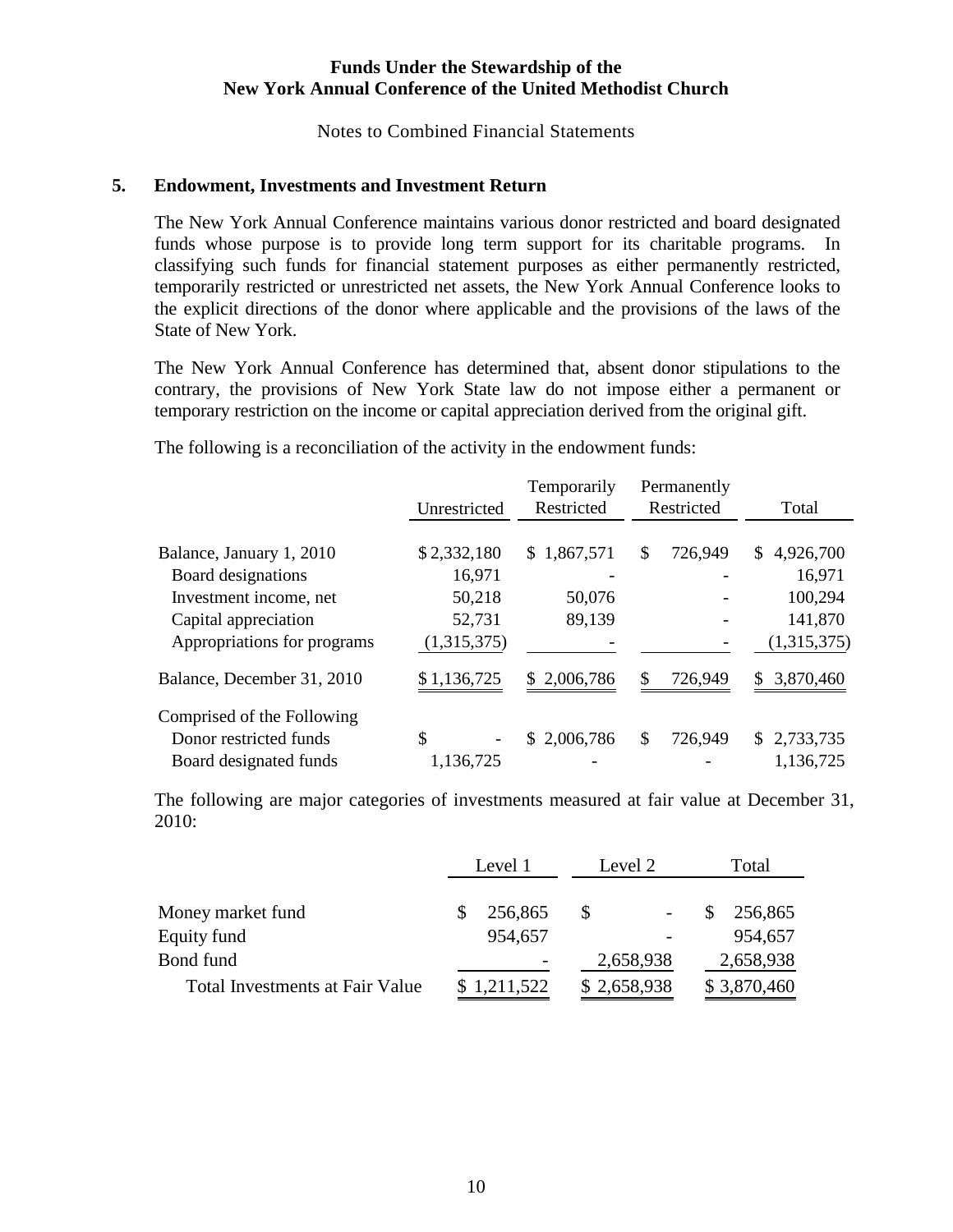Notes to Combined Financial Statements

# **5. Endowment, Investments and Investment Return** *(continued)*

Investment return consists of the following for the year ended December 31, 2010:

| Interest and dividend income      | \$159,084            |
|-----------------------------------|----------------------|
| Net realized and unrealized gains | 141,870              |
| Investment fees                   | (58,790)             |
| <b>Total Investment Return</b>    | $\frac{\$}{242,164}$ |

#### **6. Property and Equipment, Net**

Property and equipment, net consists of the following at December 31, 2010:

|                          | <b>CCF&amp;A</b> | Board of<br>Trustees | Camping<br>Ministry | Episcopal<br>Office | Total        |
|--------------------------|------------------|----------------------|---------------------|---------------------|--------------|
| <b>Buildings</b>         | \$               | S                    | 984,218<br>\$       | \$                  | 984,218<br>S |
| Building improvements    |                  | 451,693              | 647,267             |                     | 1,098,960    |
| District parsonages      |                  | 1,020,986            |                     |                     | 1,020,986    |
| Episcopal residence      |                  | 368,590              |                     |                     | 368,590      |
| Conference center        |                  | 3,558,013            |                     |                     | 3,558,013    |
| Vehicles                 |                  |                      | 99,421              |                     | 99,421       |
| Land improvements        |                  |                      | 228,438             |                     | 228,438      |
| Camp property            |                  | 161,500              |                     |                     | 161,500      |
| Furniture and equipment  | 255,361          |                      | 156,874             | 53,513              | 465,748      |
| Construction in progress |                  |                      | 16,103              |                     | 16,103       |
|                          | 255,361          | 5,560,782            | 2,132,321           | 53,513              | 8,001,977    |
| Accumulated depreciation | (232, 516)       | (1,668,839)          | (287, 962)          | (51, 551)           | (2,240,868)  |
|                          | \$22,845         | \$3,891,943          | \$1,844,359         | 1,962               | \$5,761,109  |

#### **7. Borrowings Under Line of Credit**

The Camping Ministry has a \$75,000 line of credit with a bank which matures in April 2012. The Camping Ministry has a second line of credit in the amount of \$250,000, which matures in December 2011 and is secured by the Camping Ministry's investments. Borrowings under both lines of credit must be repaid over three years with monthly interest payments at one-half percent above the prime rate (3.25% at December 31, 2010). At December 31, 2010, the total outstanding balance for both lines was \$300,258. Interest expense for the year ended December 31, 2010 was \$8,155.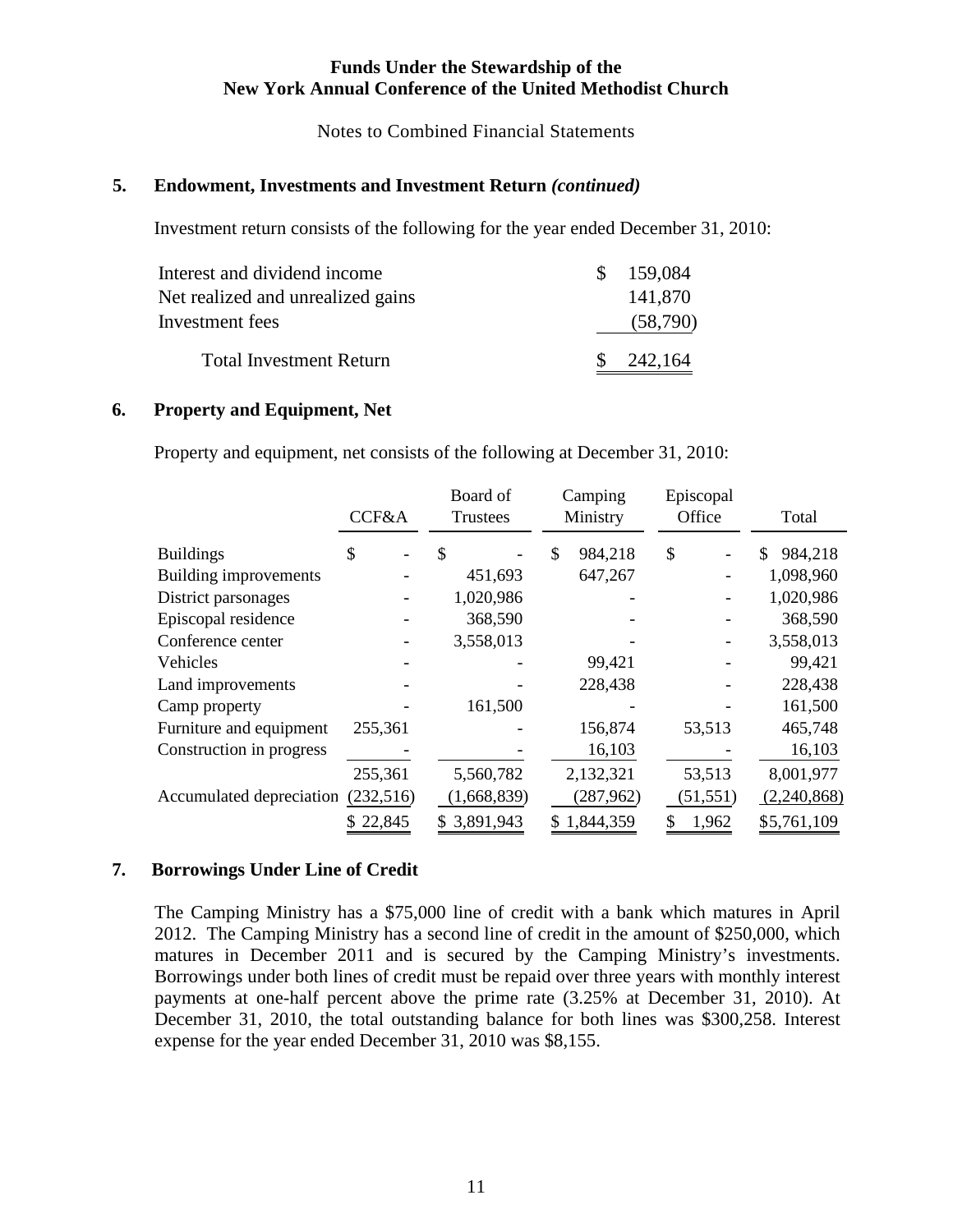Notes to Combined Financial Statements

#### **8. Loan Payable – Conference Board of Pensions and Health Benefits**

In 2005 and 2006, the New York Annual Conference borrowed \$389,917 from the Conference Board of Pensions and Health Benefits Fund (an uncombined fund of the New York Annual Conference), to repay ministerial pension plan contributions in arrears at the time. The loan has no specific repayment terms, and the New York Annual Conference has not adopted a plan or designated specific funds to repay the loan which remains outstanding as of December 31, 2010.

#### **9. Loan Payable – United Methodist Development Fund**

In 2001, the Board of Trustees borrowed \$1,000,000 from the United Methodist Development Fund towards the purchase and renovation of a new conference center located in White Plains, New York. This loan is secured by the New York Annual Conference's property located at 20 Soundview Avenue, White Plains, NY. The agreement provides for monthly payments of principal and interest of \$8,364 through the loan's maturity on February 1, 2021. Interest on the note is charged at 8.00%. Interest expense for the year ended December 31, 2010 was \$57,364.

Aggregate maturities of this obligation at December 31, 2010 are due as follows:

| Year         | Amount                 |
|--------------|------------------------|
| 2011<br>2012 | \$<br>46,312<br>50,156 |
| 2013         | 54,319                 |
| 2014         | 58,827                 |
| 2015         | 63,710                 |
| Thereafter   | 414,144                |
|              | 687,468                |

#### **10. Note Payable**

The Camping Ministry obtained a promissory note in 2007 which matures in 2012, which bears interest at an annual rate of 8.25%. This loan is secured by the Camping Ministry's equipment. The outstanding balance of this loan was \$7,637 as of December 31, 2010. Interest expense for the ended December 31, 2010 was \$877.

The principal maturities of this loan as of December 31, 2010, are payable as follows:

$$
\begin{array}{cccc}\n2011 & & & \text{\$} & 5,664 \\
2012 & & & 1,973\n\end{array}
$$

$$
\frac{\$}{7,637}
$$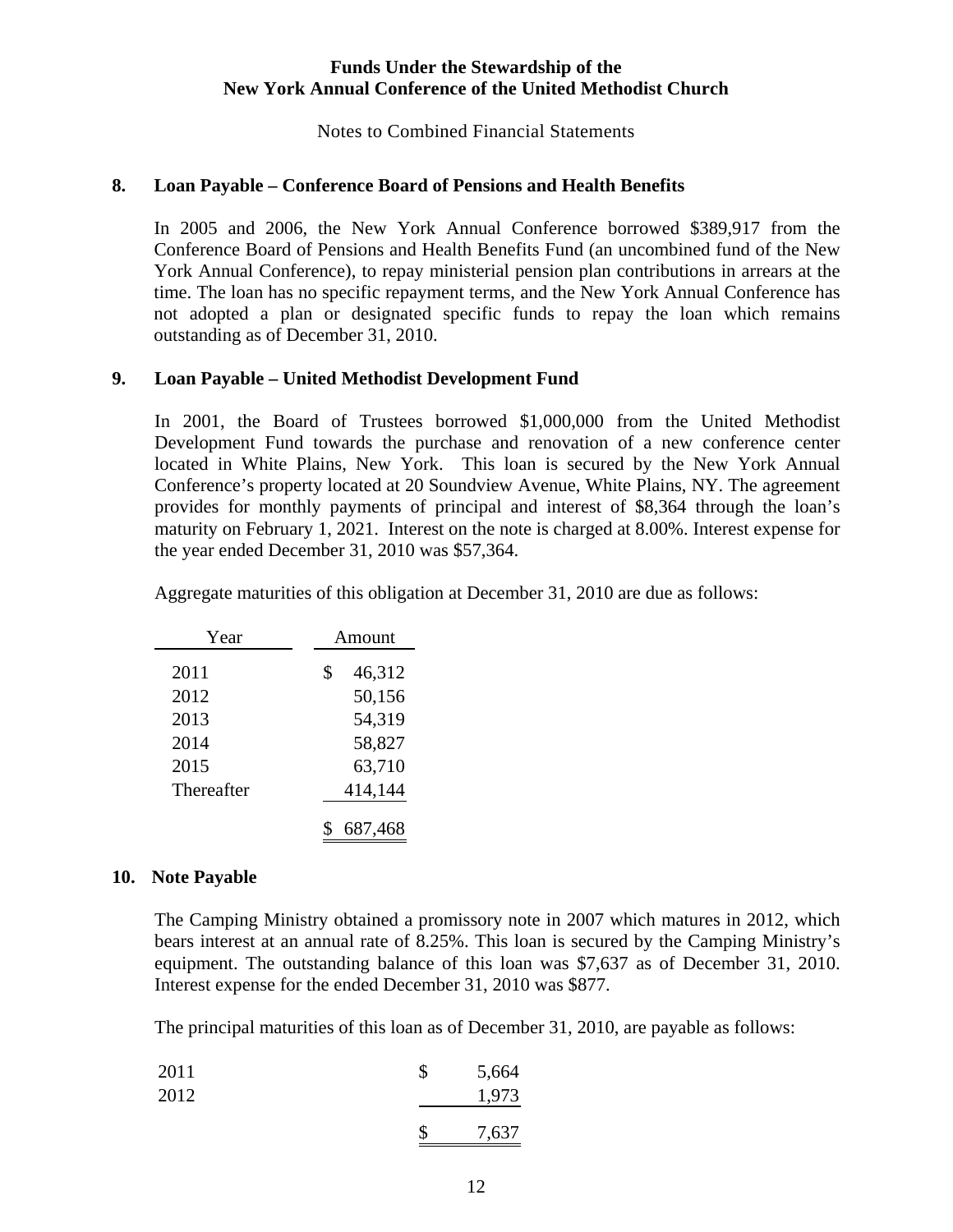Notes to Combined Financial Statements

#### **11. Custodial Funds**

Custodial Funds represent the Death Benefits Plan Fund and Funds Managed for Others. These funds are valued using Level 1 inputs and for the year ended December 31, 2010, are summarized below:

| Funds held for others, as of January 1, 2010   | 36,089 |
|------------------------------------------------|--------|
| Interest Income                                | 210    |
| Funds held for others, as of December 31, 2010 | 36,299 |

#### **12. Obligation from Pre-1982 Clergy Pension Plan**

The Pre-1982 Clergy Pension Plan ("Pre 82 Plan"), a multi-employer defined benefit plan administered by the General Board of Pensions and Health Benefits, Inc., is limited to eligible clergy meeting the age and years of service requirements of the Plan. Expense for the year ended December 31, 2010 amounted to \$0, as all amounts were paid by New York Annual Conference member churches.

#### **13. Retirement Plans**

The New York Annual Conference participates in a multi-employer defined benefit plan, the Clergy Retirement Security Program ("CRSP"), administered by the General Board of Pensions and Health Benefits, Inc., and is limited to eligible clergy meeting the age and years of service requirements of the Plan. Pension expense amounted to \$103,794 for the year ended December 31, 2010.

Lay-staff retirement benefits are covered under a separate 403(b) defined contribution plan called the United Methodist Personal Investment Plan. Participation in the 403(b) plan requires each eligible employee to contribute 3% or more of wages to receive a 12% contribution by the New York Annual Conference. Pension expense for the New York Annual Conference lay-staff for the year ended December 31, 2010 was \$78,876.

#### **14. Medical and Health Plan**

Effective January 1, 2001, the New York Annual Conference provided health benefits under a multi-employer plan, HealthFlex, administered by the General Board of Pension and Health Benefits, Inc.. HealthFlex provides medical and health benefits for eligible clergy and lay-staff employed by the New York Annual Conference.

The cost of participating in HealthFlex is based on a uniform rate determined annually by the Conference Board of Pensions and Health Benefits, Inc., and approved by the New York Annual Conference. The New York Annual Conference's expense for its clergy and staff in HealthFlex for the year ended December 31, 2010 was \$193,800.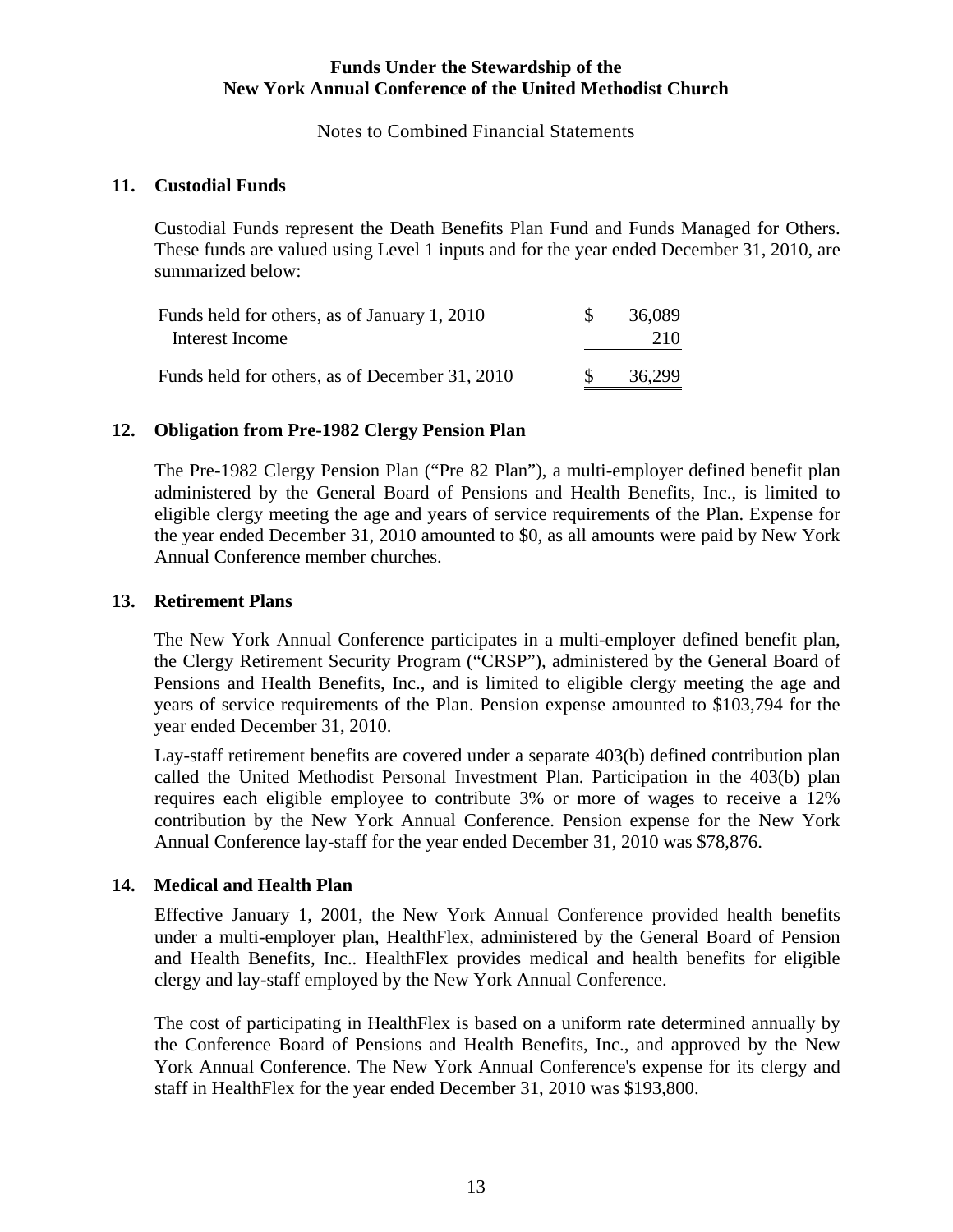Notes to Combined Financial Statements

#### **14. Medical and Health Plan**

The New York Annual Conference contributes toward the cost for retired clergy with more than five years of service under HealthFlex The Conference's HealthFlex expense for retired clergy for the year ended December 31, 2010 was as follows:

| Conference retiree HealthFlex cost      | \$1,442,565 |
|-----------------------------------------|-------------|
| Less: Medicare drug subsidy             | (261, 952)  |
| Net Health Flex cost for retired clergy | \$1,180,613 |

#### **15. Support Services for Local Churches**

The New York Annual Conference also provides payroll processing services for the Camping Ministry, UMFF, and the Episcopal Office on a reimbursement basis. The New York Annual Conference monitors these entities to determine that they meet their payroll reimbursement obligations to the New York Conference.

#### **16. Deposit Accounts**

In accordance with a resolution of the New York Annual Conference, the Conference Board of Pensions and Health Benefits, Inc. maintains three accounts with the General Board of Pension and Health Benefits, Inc., on behalf of the New York Annual Conference for the purpose of funding pension liabilities and health benefits. As of December 31, 2010, the pension deposit account held \$680,595, the Integrity in Pensions deposit account held \$1,666,173, and the health benefits reserve deposit account held \$12,576,807.

The New York Annual Conference pension and health benefits remittances made to these accounts are recorded as expense by the New York Annual Conference. The Deposit accounts are held at the General Board of Pension and Health Benefits, Inc., and may be drawn down only upon the approval of the Conference Board of Pensions and Health Benefits, Inc. to fund New York Annual Conference obligations to the Pre-82 Plan or HealthFlex plans.

#### **17. Restrictions and Limitations on Net Assets**

Certain net assets of the New York Annual Conference are restricted based upon donor stipulations. Such restricted net assets are deemed "released from restriction" when the New York Annual Conference expends funds in accordance with the donor's stipulated purpose. Restricted funds to be held in perpetuity by donor instruction are classified as permanently restricted net assets. The table below present the net assets released from restrictions and the components of restricted net assets at December 31, 2010.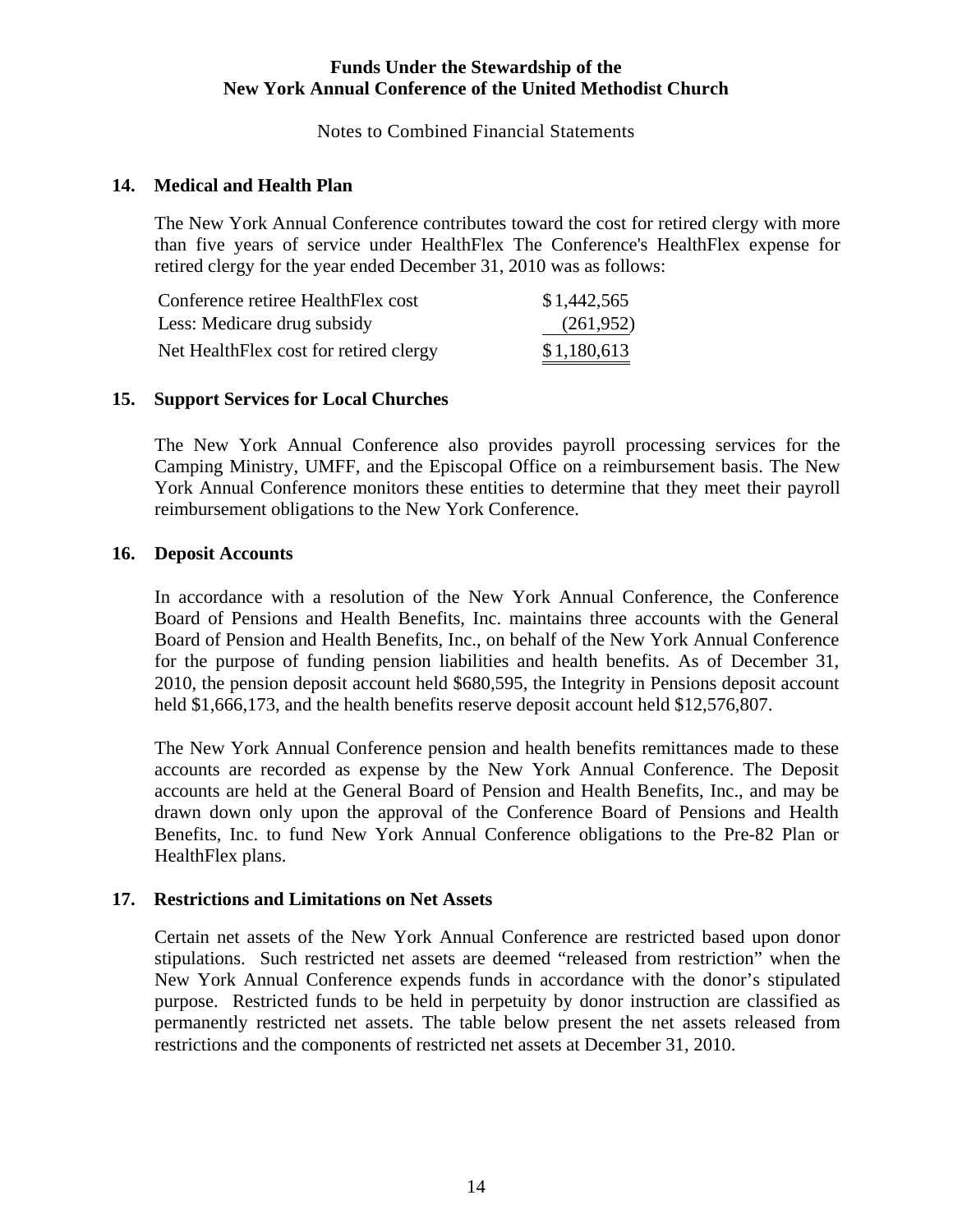Notes to Combined Financial Statements

#### **17. Restrictions and Limitations on Net Assets** *(continued)*

| <b>Fund Description</b>         | <b>Net Assets</b><br><b>Released From</b><br>Restriction<br>in 2010 | Temporarily<br>Restricted<br>Net Assets at<br>December 31, 2010 | Permanently<br>Restricted<br>Net Assets at<br>December 31, 2010 |
|---------------------------------|---------------------------------------------------------------------|-----------------------------------------------------------------|-----------------------------------------------------------------|
| <b>Special Funds</b>            |                                                                     |                                                                 |                                                                 |
| Groveville Cemetery Fund        | \$                                                                  | \$<br>3,347                                                     | \$                                                              |
| <b>Bosley Memorial Fund</b>     |                                                                     | 5,955                                                           |                                                                 |
|                                 |                                                                     | 9,302                                                           |                                                                 |
| <b>Trust Funds</b>              |                                                                     |                                                                 |                                                                 |
| Denver Fund                     | 34,471                                                              | 261,849                                                         | 505,000                                                         |
| Aldersgate Church Fund          | 9,078                                                               | 56,508                                                          | 87,673                                                          |
| Shauman Fund                    | 2,000                                                               | 23,070                                                          | 3,504                                                           |
| Hess Fund for World Division    | 404                                                                 | 1,141                                                           | 9,170                                                           |
| Hess Fund for National Division | 394                                                                 | 1,557                                                           | 18,341                                                          |
| J.F. Hess Trust Fund            |                                                                     |                                                                 | 10,000                                                          |
| <b>Collard Fund</b>             | 306                                                                 | 14,856                                                          | 5,000                                                           |
| Williams Fund                   | 7,673                                                               | 101,768                                                         | 20,000                                                          |
| Jeffersonville Fund             | 82                                                                  | 803                                                             | 1,000                                                           |
| Hess Craryville                 | 79                                                                  | 773                                                             |                                                                 |
| Hess Methodist Hospital         | 192                                                                 | 780                                                             |                                                                 |
| <b>Hess Five Points</b>         | 48                                                                  | 763                                                             |                                                                 |
|                                 | 54,727                                                              | 463,868                                                         | 659,688                                                         |
| Memorial Garden Fund            |                                                                     | 7,513                                                           |                                                                 |
| Sessions Woods - Darling Fund   |                                                                     | 125,681                                                         |                                                                 |
|                                 |                                                                     | 133,194                                                         |                                                                 |
| <b>General Camping Programs</b> |                                                                     | 81,466                                                          | 60,726                                                          |
| Quinipet Camp Program           |                                                                     | 5,400                                                           | 6,535                                                           |
|                                 |                                                                     | 86,866                                                          | 67,261                                                          |
| <b>Conference Programs</b>      | 5,754,784                                                           | 2,986,339                                                       |                                                                 |
|                                 | \$5,809,511                                                         | \$3,679,569                                                     | \$<br>726,949                                                   |

#### **18. Concentration of Credit Risk**

Financial instruments, which potentially subject the New York Annual Conference to concentrations of credit risk, consist primarily of cash and cash equivalents and receivables. At times, the New York Annual Conference maintains balances with banking institutions that exceed the Federal Deposit Insurance Corporation's insurable limit. The New York Annual Conference's receivables are primarily from its members. The New York Annual Conference believes that no significant concentration of credit risk exists with respect to its cash and cash equivalents and receivables.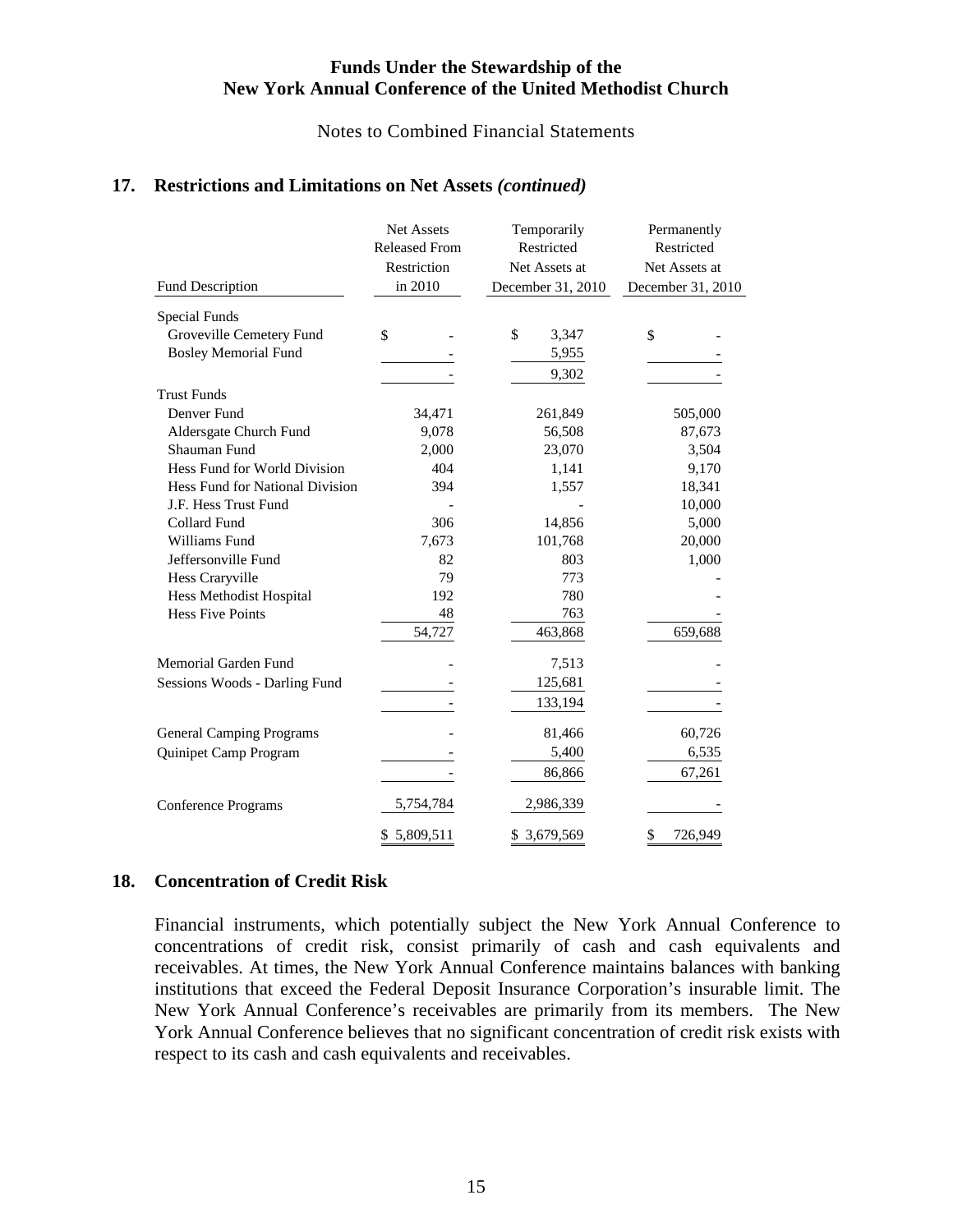Notes to Combined Financial Statements

#### **19. Lease Commitments**

The New York Annual Conference leases office and printing equipment under various commercial leases with the equipment suppliers or commercial leasing companies. Rent expense for equipment for the year ended December 31, 2010 was \$55,541. Future annual minimum lease commitments as of December 31, 2010 are \$57,714.

#### **20. Asset Retirement Obligations**

The New York Annual Conference follows FASB guidance on *Accounting for Conditional Asset Retirement Obligations* that requires recognition of a liability for legal obligations associated with the retirement of tangible long-lived assets when the timing and/or method of settlement of the obligation is conditional on a future event. This Interpretation requires that the fair value of a liability for a conditional asset retirement obligation be recognized in the period in which it occurred if a reasonable estimate of fair value can be made. The New York Annual Conference is not aware of the existence of any asset retirement obligations.

#### **21. Contingencies**

The New York Annual Conference is involved in litigation arising in the normal course of business. Management estimates that the ultimate resolution of these matters will not be material to the New York Annual Conference's financial position.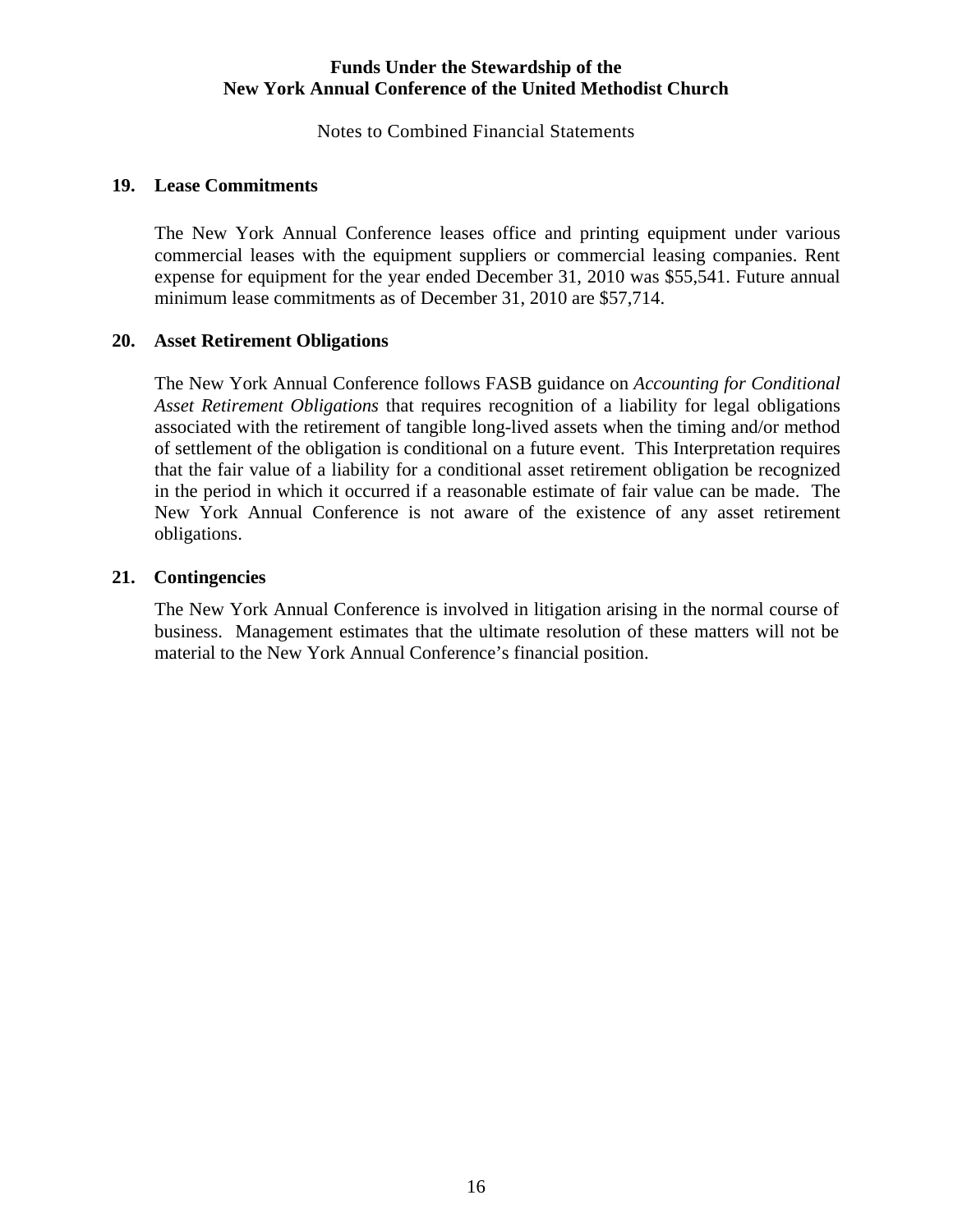Supplemental Information

December 31, 2010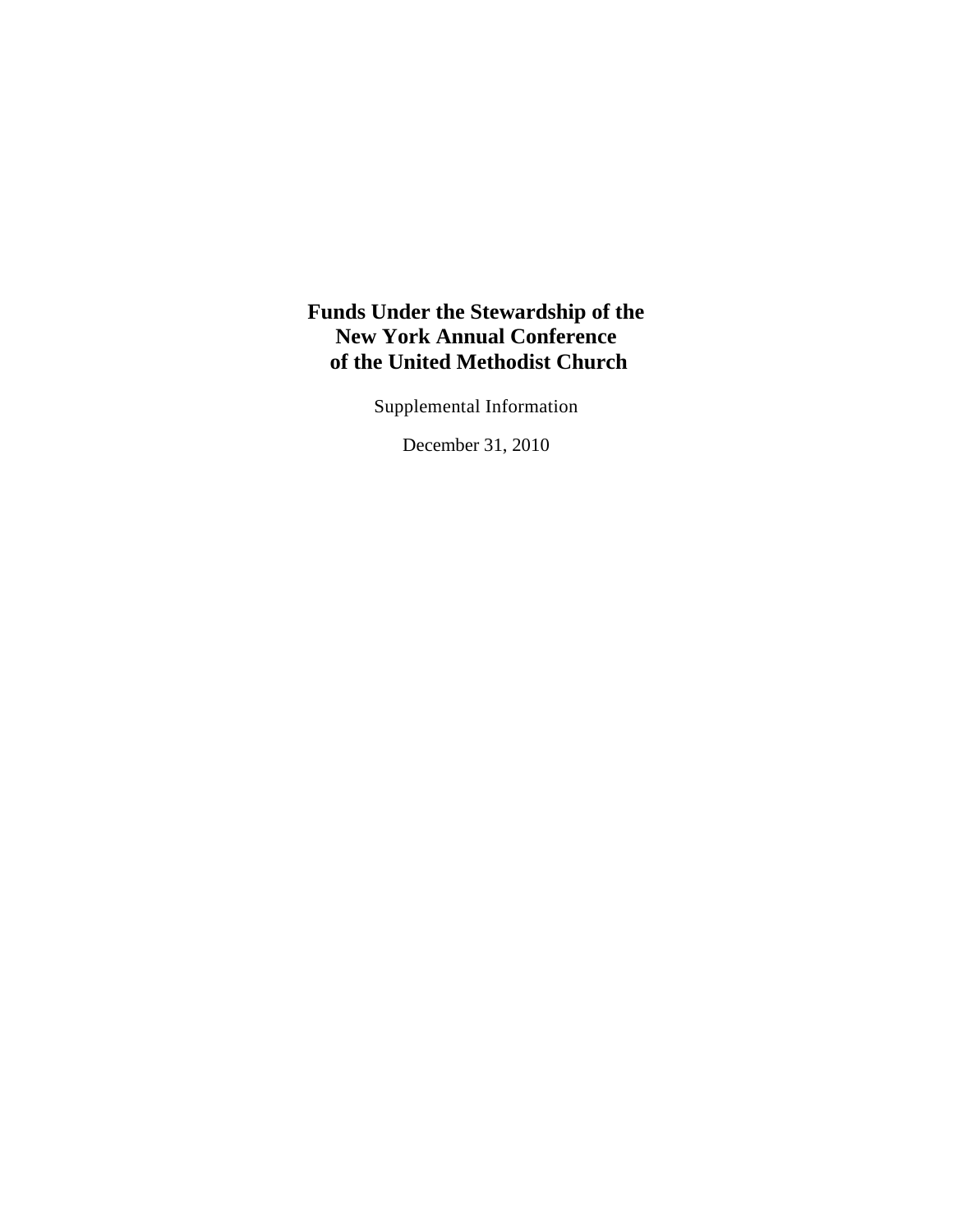Combining Schedule of Financial Position

December 31, 2010 (with comparative amounts for 2009)

|                                                         |             | Board of      | Camping                | Episcopal    |               | Eliminating<br>Entries | 2010                     | 2009                    |
|---------------------------------------------------------|-------------|---------------|------------------------|--------------|---------------|------------------------|--------------------------|-------------------------|
| <b>ASSETS</b>                                           | CCF&A       | Trustees      | Ministry               | Office       | Sub-Total     | Debit (Credit)         | Combined                 | Combined                |
| Cash and cash equivalents                               | 985,587     | 134,834<br>\$ | $\mathbb{S}$<br>64,389 | \$101,706    | \$1,286,516   | $\mathbb{S}$           | 1,286,516<br>S           | 1,026,304<br>\$         |
| Investments                                             | 1,677,811   | 2,002,140     | 173,538                | 16,971       | 3,870,460     |                        | 3,870,460                | 4,926,700               |
| Church apportionments receivable                        | 1,419,389   |               |                        | ÷.           | 1,419,389     | $\sim$                 | 1,419,389                | 1,055,354               |
| Accounts receivable                                     | 1,406,920   |               | 39,070                 |              | 1,445,990     | (1, 175, 238)          | 270,752                  | 180,431                 |
| Parish development loans receivable, net                | 967,477     |               |                        |              | 967,477       |                        | 967,477                  | 907,900                 |
| Prepaid expenses                                        | 41,353      |               |                        |              | 41,353        |                        | 41,353                   | 2,463                   |
| Custodial funds held                                    |             | 36,299        |                        |              | 36,299        |                        | 36,299                   | 36,089                  |
| Property and equipment, net                             | 22,845      | 3,891,943     | 1,844,359              | 1,962        | 5,761,109     |                        | 5,761,109                | 5,244,388               |
|                                                         | \$6,521,382 | \$6,065,216   | \$ 2,121,356           | \$120,639    | \$14,828,593  | \$(1,175,238)          | \$13,653,355             | \$13,379,629            |
| <b>LIABILITIES AND NET ASSETS</b>                       |             |               |                        |              |               |                        |                          |                         |
| Liabilities                                             |             |               |                        |              |               |                        |                          |                         |
| Borrowings under line of credit                         | \$          | <sup>\$</sup> | \$.<br>300,258         | \$<br>$\sim$ | \$<br>300,258 | \$<br>$\sim$           | $\mathcal{S}$<br>300,258 | $\mathbb{S}$<br>321,207 |
| Accounts payable and accrued expenses                   | 1,553,311   | 20,000        | 140,431                | ÷.           | 1,713,742     |                        | 1,713,742                | 2,407,730               |
| Deferred revenue                                        |             |               | 77,505                 | $\sim$       | 77,505        |                        | 77,505                   | 47,611                  |
| Due to CCF&A                                            |             |               | 1,119,881              | 55,357       | 1,175,238     | 1,175,238              |                          |                         |
| Loans payable - Conference Board of Pensions and Health |             |               |                        |              |               |                        |                          |                         |
| Benefits, Inc.                                          | 389,917     |               |                        |              | 389,917       |                        | 389,917                  | 389,917                 |
| Loan payable - United Methodist Development Fund        |             | 687,468       |                        |              | 687,468       |                        | 687,468                  | 729,013                 |
| Church apportionments designated for future periods     | 66,268      |               |                        |              | 66,268        |                        | 66,268                   | 80,087                  |
| Note payable                                            |             |               | 7,637                  |              | 7,637         |                        | 7,637                    | 12,832                  |
| Custodial funds held                                    |             | 36,299        |                        |              | 36,299        |                        | 36,299                   | 36,089                  |
| <b>Total Liabilities</b>                                | 2,009,496   | 743,767       | 1,645,712              | 55,357       | 4,454,332     | 1,175,238              | 3,279,094                | 4,024,486               |
| Net Assets                                              |             |               |                        |              |               |                        |                          |                         |
| Unrestricted                                            | 1,525,547   | 4,055,397     | 321,517                | 65,282       | 5,967,743     |                        | 5,967,743                | 6,385,561               |
| Temporarily restricted                                  | 2,986,339   | 606,364       | 86,866                 |              | 3,679,569     | $\sim$                 | 3,679,569                | 2,242,633               |
| Permanently restricted                                  |             | 659,688       | 67,261                 |              | 726,949       |                        | 726,949                  | 726,949                 |
| <b>Total Net Assets</b>                                 | 4,511,886   | 5,321,449     | 475,644                | 65,282       | 10,374,261    |                        | 10,374,261               | 9,355,143               |
|                                                         | \$6,521,382 | \$6,065,216   | \$2,121,356            | \$120,639    | \$14,828,593  | \$1,175,238            | \$13,653,355             | \$13,379,629            |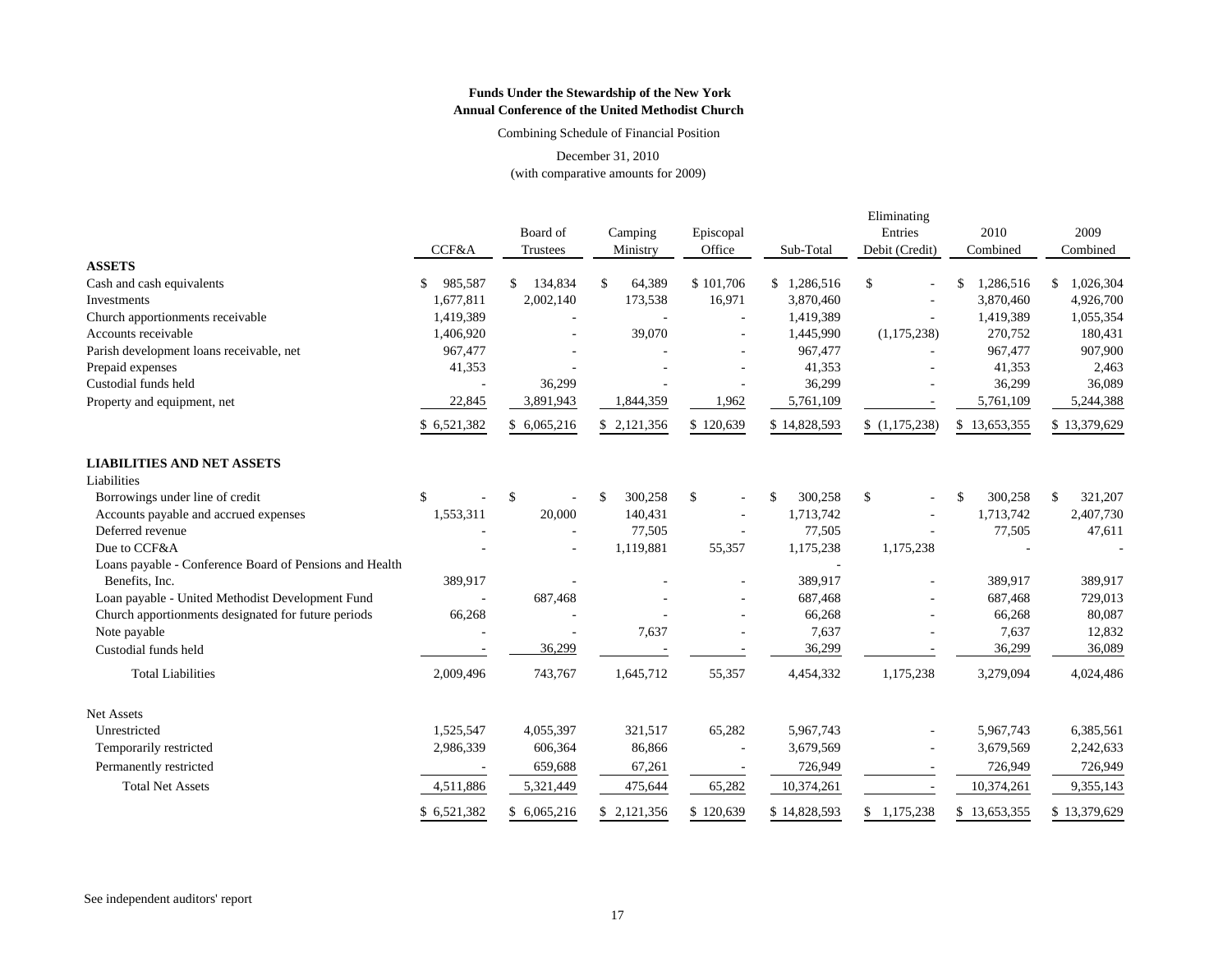Combining Schedule of Activities

Year Ended December 31, 2010 (with summarized totals for 2009)

|                                       |                  | CCF&A       |           |              | <b>Board of Trustees</b> |                           |           |                          |                           | <b>Camping Ministry</b>   |           | Episcopal Office |                                          |                  |                  |
|---------------------------------------|------------------|-------------|-----------|--------------|--------------------------|---------------------------|-----------|--------------------------|---------------------------|---------------------------|-----------|------------------|------------------------------------------|------------------|------------------|
|                                       |                  | Temporarily | Total     | Unrestricted | Temporarily              | Permanently<br>Restricted | Total     | Unrestricted             | Temporarily<br>Restricted | Permanently<br>Restricted | Total     |                  | Eliminating<br>Entries<br>(Debit) Credit | 2010<br>Combined | 2009<br>Combined |
| <b>REVENUE AND SUPPORT</b>            | Unrestricted     | Restricted  |           |              | Restricted               |                           |           |                          |                           |                           |           | Unrestricted     |                                          |                  |                  |
| Church apportionments                 | 2.280,160<br>\$. | 6,122,158   | 8,402,318 |              |                          |                           | -S        | $\mathbf{C}$             | -S                        | $\mathcal{S}$             |           |                  | $\mathcal{L}$                            | 8,402,318<br>-S  | 7,564,316        |
| Designated benevolences               |                  | 748,642     | 748,642   |              |                          |                           |           |                          |                           |                           |           |                  |                                          | 748,642          | 705,182          |
| Other contributed benevolences        | 1,073            | 236,432     | 237,505   |              |                          |                           |           |                          |                           |                           |           |                  |                                          | 237,505          | 230,506          |
| Fees and reimburesments               | 343,550          |             | 343,550   | 15,733       |                          |                           | 15,733    |                          |                           |                           |           |                  |                                          | 359,283          | 289,173          |
| Grants and contributions              |                  |             |           |              |                          |                           |           | 118,818                  |                           | $\sim$                    | 118,818   | 127,300          |                                          | 246,118          | 372,237          |
| Retreat                               |                  |             |           |              |                          |                           |           | 768,894                  |                           | $\sim$                    | 768,894   |                  | $\sim$                                   | 768,894          | 825,798          |
| Program fees                          |                  |             |           |              |                          |                           |           | 462,606                  |                           | $\sim$                    | 462,606   |                  | $\sim$                                   | 462,606          | 413,855          |
| Food service                          |                  |             |           |              |                          |                           |           | 231,878                  |                           | $\sim$                    | 231,878   |                  | $\sim$                                   | 231,878          | 197,006          |
| Store                                 |                  |             |           |              |                          |                           |           | 22,947                   |                           |                           | 22,947    |                  |                                          | 22,947           | 13,513           |
| Investment return                     | 47,118           | 55,185      | 102,303   | 54,164       | 70.039                   |                           | 124,203   | 1,667                    | 13,991                    |                           | 15,658    |                  |                                          | 242,164          | 335,381          |
| Interest on revolving loans           | 49,272           |             | 49.272    |              |                          |                           |           | $\overline{\phantom{a}}$ |                           |                           |           |                  |                                          | 49,272           | 55,079           |
| Interest                              |                  |             |           |              |                          |                           |           |                          |                           |                           |           |                  |                                          |                  | 783              |
| Other                                 |                  |             |           |              |                          |                           |           | 3,356                    |                           |                           | 3,356     | 387              |                                          | 3,743            | 2,494            |
| Donated services                      |                  |             |           |              |                          |                           |           |                          |                           |                           |           |                  |                                          |                  | 19,044           |
| Amounts to be paid by CCF&A           |                  |             |           | 100,368      |                          |                           | 100,368   |                          |                           |                           |           |                  | (100, 368)                               |                  |                  |
| Net assets released from restrictions | 5,754,784        | (5,754,784) |           | 54,727       | (54, 727)                |                           |           |                          |                           |                           |           |                  |                                          |                  |                  |
| <b>Total Revenue and Support</b>      | 8,475,957        | 1,407,633   | 9,883,590 | 224,992      | 15,312                   |                           | 240,304   | 1,610,166                | 13,991                    |                           | 1,624,157 | 127,687          | (100, 368)                               | 11,775,370       | 11,024,367       |
| <b>EXPENSES</b>                       |                  |             |           |              |                          |                           |           |                          |                           |                           |           |                  |                                          |                  |                  |
| Program                               | 6,362,641        | $\sim$      | 6,362,641 | 426,329      |                          |                           | 426,329   |                          |                           |                           |           | 52,746           | ۰.                                       | 6,841,716        | 7,344,382        |
| Campsite                              |                  |             |           |              |                          |                           |           |                          |                           |                           |           |                  |                                          |                  |                  |
| Quinipet                              |                  |             |           |              |                          |                           |           | 1,254,111                |                           |                           | 1,254,111 |                  |                                          | 1,254,111        | 1,086,472        |
| Epworth                               |                  |             |           |              |                          |                           |           | 350,989                  |                           |                           | 350,989   |                  |                                          | 350,989          | 290,563          |
| Kingswood                             |                  |             |           |              |                          |                           |           | 80,399                   |                           |                           | 80,399    |                  |                                          | 80,399           | 74,314           |
| Capital Campaign                      |                  |             |           |              |                          |                           |           | 21,190                   |                           |                           | 21,190    |                  |                                          | 21,190           | 55,087           |
| Management and general                | 2.008.306        |             | 2,008,306 | 250,569      |                          |                           | 250,569   |                          |                           |                           |           | 49,340           | (100, 368)                               | 2,207,847        | 2,108,623        |
| <b>Total Expenses</b>                 | 8,370,947        |             | 8,370,947 | 676,898      |                          |                           | 676,898   | 1,706,689                |                           |                           | 1,706,689 | 102,086          | (100, 368)                               | 10,756,252       | 10,959,441       |
| Change in Net Assets                  | 105,010          | 1,407,633   | 1,512,643 | (451,906)    | 15,312                   |                           | (436,594) | (96, 523)                | 13,991                    |                           | (82, 532) | 25,601           |                                          | 1,019,118        | 64,926           |
| <b>NET ASSETS</b>                     |                  |             |           |              |                          |                           |           |                          |                           |                           |           |                  |                                          |                  |                  |
| Beginning of year                     | 1,420,537        | 1,578,706   | 2,999,243 | 4,507,303    | 591,052                  | 659,688                   | 5,758,043 | 418,040                  | 72,875                    | 67,261                    | 558,176   | 39,681           |                                          | 9,355,143        | 9,290,217        |
| End of year                           | 1,525,547        | 2,986,339   | 4,511,886 | 4,055,397    | 606,364                  | 659,688                   | 5,321,449 | 321,517                  | 86,866                    | 67,261                    | 475,644   | 65,282           |                                          | \$10,374,261     | 9,355,143<br>S.  |